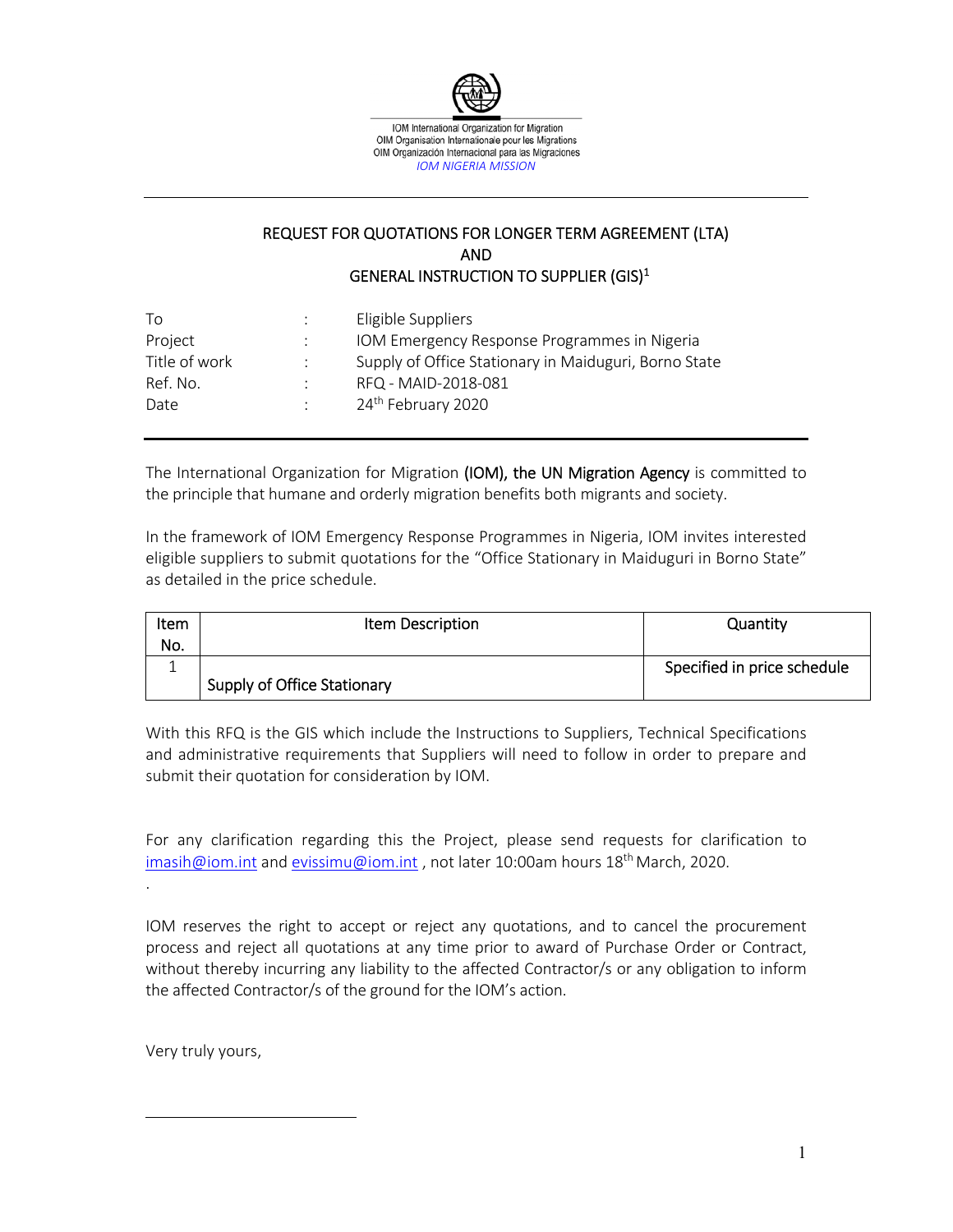# Bids Evaluation and Awards Committee

IOM Nigeria

IOM is encouraging companies to use recycled materials or materials coming from sustainable resources or produced using a technology that has lower ecological footprints.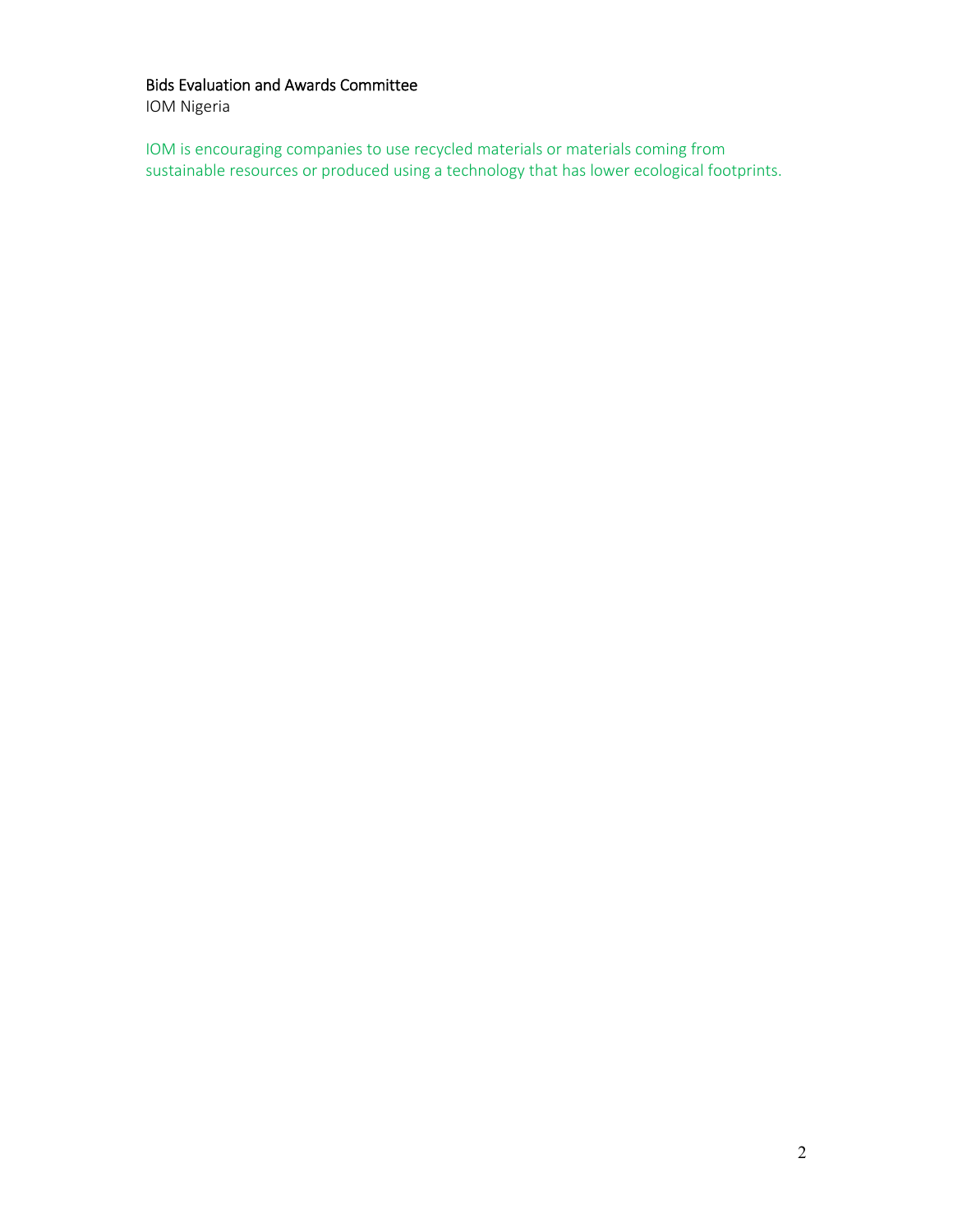### 1. Description of Goods

IOM request prospective suppliers to submit quotation for the supply and delivery of below mentioned material.

IOM requires unit rate price, the quantity for each month will be determined at the time of issuance of purchase order. The prices should be valid for at least one‐year period. IOM reserve the right to procure small or large quantities at any given time during the validity of prices. (Quotation should be submitted with Samples)

| Item           | Item                        | Description                                    | Unit    | Quantity     |
|----------------|-----------------------------|------------------------------------------------|---------|--------------|
| No.            |                             |                                                |         |              |
| $\mathbf{1}$   | A4 paper                    | 210x297mm,500<br>sheet (white color)<br>80gms  | carton  | $\mathbf{1}$ |
| $\overline{2}$ | A4 paper                    | 210x297mm,500<br>sheet (white color)<br>70gms  | Carton  | $\mathbf{1}$ |
| 3              | A3 paper                    | 297x420mm (500<br>sheet, white colour)<br>80gm | carton  | $\mathbf{1}$ |
| 4              | <b>Glossy Papers</b>        | Thick glossy paper in<br>different colours     | Pack    | $\mathbf{1}$ |
| 5              | Ordinary pen                | Crystal Ultra fine (big)                       | pack    | $\mathbf{1}$ |
| 6              | Post-it notes<br>(small)    | 500 sheets,<br>76*76mm, 3*3"                   | Pcs     | $\mathbf 1$  |
| 7              | Post-it notes (big)         | 500 sheets, 3*5",<br>76*12mm.                  | Pcs     | $\mathbf{1}$ |
| 8              | Staples pin (small<br>size) | Kangaroo, 24/6-1m                              | Pack    | 1            |
| 9              | Arch files                  | Elfen, 50pcs/box                               | box     | $\mathbf{1}$ |
| 10             | Flip chart paper            | 10pcs/bundle                                   | bundles | $\mathbf{1}$ |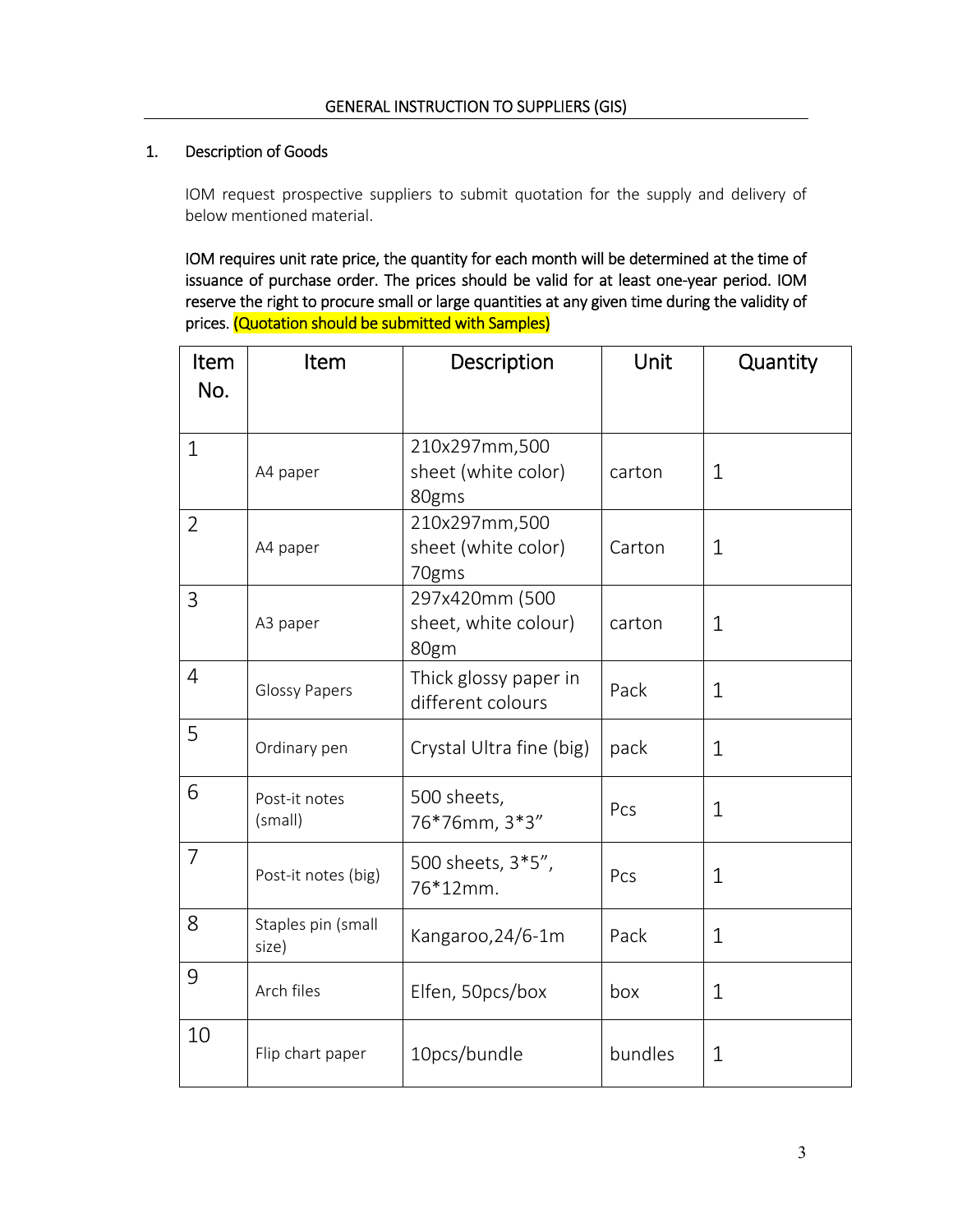| 11 | Calculator            | Non-scientific, MJ-<br>120D plus, 12 digits,<br>100 steps check and<br>re-check | Pcs  | $\mathbf 1$  |
|----|-----------------------|---------------------------------------------------------------------------------|------|--------------|
| 12 | Office flat file      | White, 100pcs/pack                                                              | Pack | $\mathbf 1$  |
| 13 | permanent maker       | 12pcs/pack                                                                      | Pack | $\mathbf 1$  |
| 14 | White board<br>marker | 10pcs/pack                                                                      | pack | $\mathbf 1$  |
| 15 | Adaptor               | 13A/250V,<br>10pcs/pack                                                         | Pack | $\mathbf 1$  |
| 16 | USB flash drive       | 16gb                                                                            | Pcs  | $\mathbf 1$  |
| 17 | USB flash drive       | 32gb                                                                            | pcs  | $\mathbf 1$  |
| 18 | Glue stick            | UHU stick, 12 x21g<br>tray, 12pcs/pack                                          | Pack | $\mathbf{1}$ |
| 19 | Liquid gum            | 150ml                                                                           | pcs  | $\mathbf 1$  |
| 20 | Highlighter           | 10pcs/pack                                                                      | Pack | $\mathbf 1$  |
| 21 | Plastic folders       | With elastic rope,<br>12pcs/pack                                                | Pack | $\mathbf 1$  |
| 22 | Envelop               | A4-Size, 25pcs/pack                                                             | Pack | $\mathbf 1$  |
| 23 | White board           | Size 90 x 120                                                                   | Pcs  | $\mathbf 1$  |
| 24 | Notice board          | Size 60 x 90                                                                    | pcs  | $\mathbf 1$  |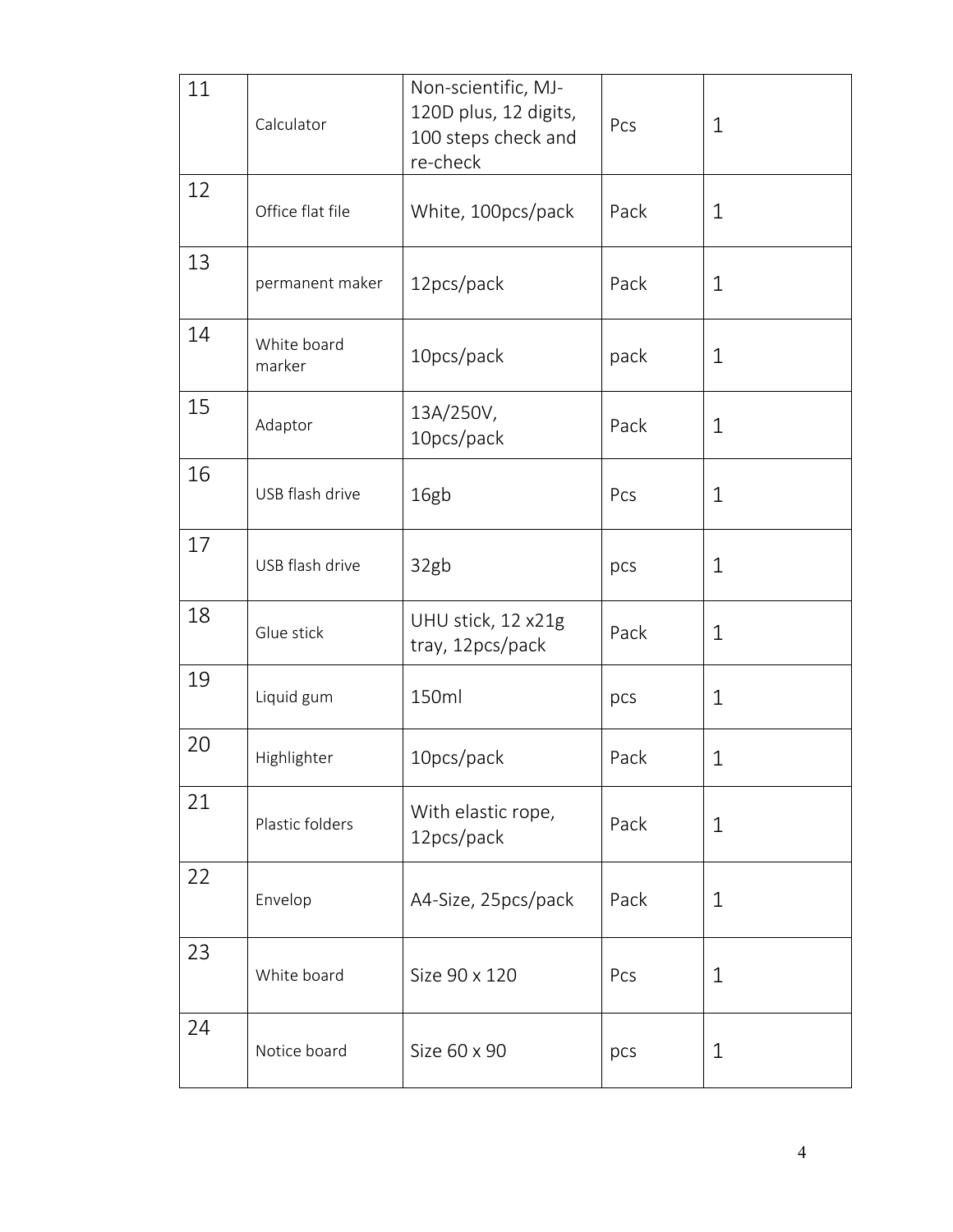| 25 | Masking tape        | Paper tape, 9pcs/roll                                                                  | Roll | $\mathbf 1$  |
|----|---------------------|----------------------------------------------------------------------------------------|------|--------------|
| 26 | Cello tape          | Transparent, 6pcs/roll                                                                 | Roll | $\mathbf 1$  |
| 27 | Mouse               | Wireless                                                                               | Pcs  | $\mathbf 1$  |
| 28 | Post it stickers    | "sign here" post it for<br>indicating signature<br>places on documents,<br>100pcs/pack | Pack | $\mathbf 1$  |
| 29 | Binder clip         | 51mm, 12pcs/pack                                                                       | Pack | $\mathbf 1$  |
| 30 | <b>Binder clips</b> | 41mm, 12pcs/pack                                                                       | Pack | $\mathbf 1$  |
| 31 | <b>Binder clips</b> | 32mm, 12pcs/pack                                                                       | Pack | $\mathbf{1}$ |
| 32 | Eraser              | Rubber, 20pcs/pack                                                                     | Pack | $\mathbf 1$  |
| 33 | Sharpener           | Plastic, 12pcs/pack                                                                    | Pack | $\mathbf 1$  |
| 34 | Pencil              | HB, 12pcs/pack                                                                         | pack | $\mathbf 1$  |
| 35 | Mouse pad           |                                                                                        | Pcs  | $\mathbf 1$  |
| 36 | Push pin            | For notice board,<br>100pcs/box,<br>10box/pack                                         | pack | $\mathbf 1$  |
| 37 | Color paper clips   | 28mm, 100pcs/box,<br>10box/pack                                                        | pack | $\mathbf 1$  |
|    |                     |                                                                                        |      |              |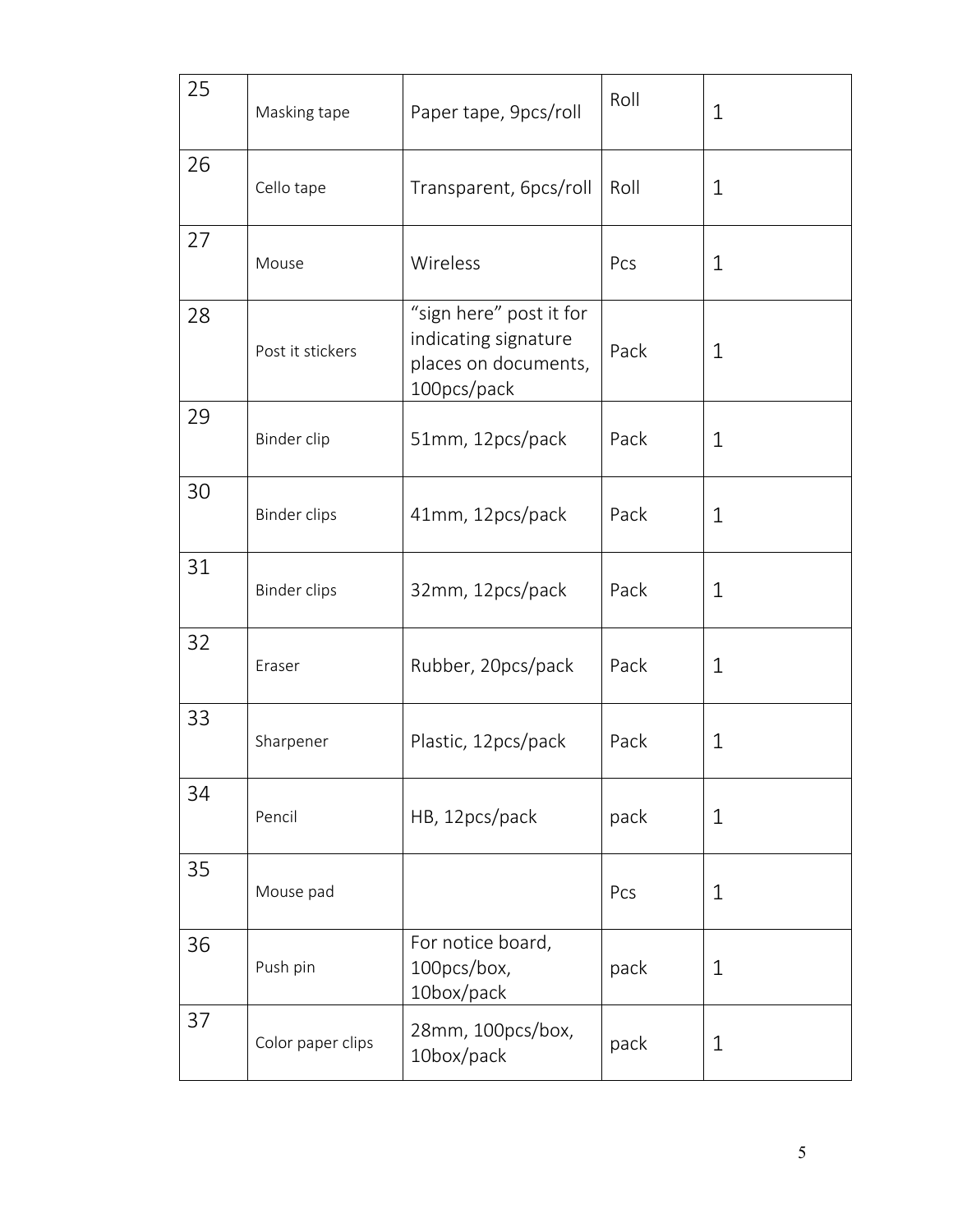| 38 | Scissor                   | 1.8mm, 12pcs/pack                                                                                   | Pack | $\mathbf 1$ |
|----|---------------------------|-----------------------------------------------------------------------------------------------------|------|-------------|
| 39 | Correction pen            | Multipurpose & quick<br>dry, 12pcs/pack                                                             | Pack | $\mathbf 1$ |
| 40 | Staple pin remover        | Suitable to remove<br>10, 24/6, 26/6,<br>B8(1/4") & US<br>standard staples with<br>lock, 10pcs/pack | Pack | $\mathbf 1$ |
| 41 | Heavy duty<br>puncher     | Max capacity 210<br>sheets                                                                          | Pcs  | $\mathbf 1$ |
| 42 | Puncher                   | Max capacity 30<br>sheets/80gms paper                                                               | Pcs  | $\mathbf 1$ |
| 43 | Plastic folders           | <b>Bishop Plastic folders</b><br>with button fastener,<br>12pcs/pack                                | pack |             |
| 44 | Stapler                   | Small size, 24/6-26/6,<br>10pcs/pack                                                                | Pack | $\mathbf 1$ |
| 45 | Stapler                   | Medium size, 26/6-<br>24/6,10pcs/pack                                                               | Pack | $\mathbf 1$ |
| 46 | Stapler                   | Giant/industrial,<br>$6mm-24mm$                                                                     | pcs  |             |
| 47 | Punched pocket<br>files   | Transparent, A4,<br>100pcs/pack                                                                     | pack | $\mathbf 1$ |
| 48 | L-Shaped plastic<br>files | Transparent, A4,<br>12pcs/pack                                                                      | Pack | $\mathbf 1$ |
| 49 | Ruler                     | Plastic, 30cm<br>measure 12pcs/pack                                                                 | pack | $\mathbf 1$ |
| 50 | Notebook                  | Hardcover, 100<br>leaves, $6*9"$ ,<br>3pcs/pack                                                     | pack | $\mathbf 1$ |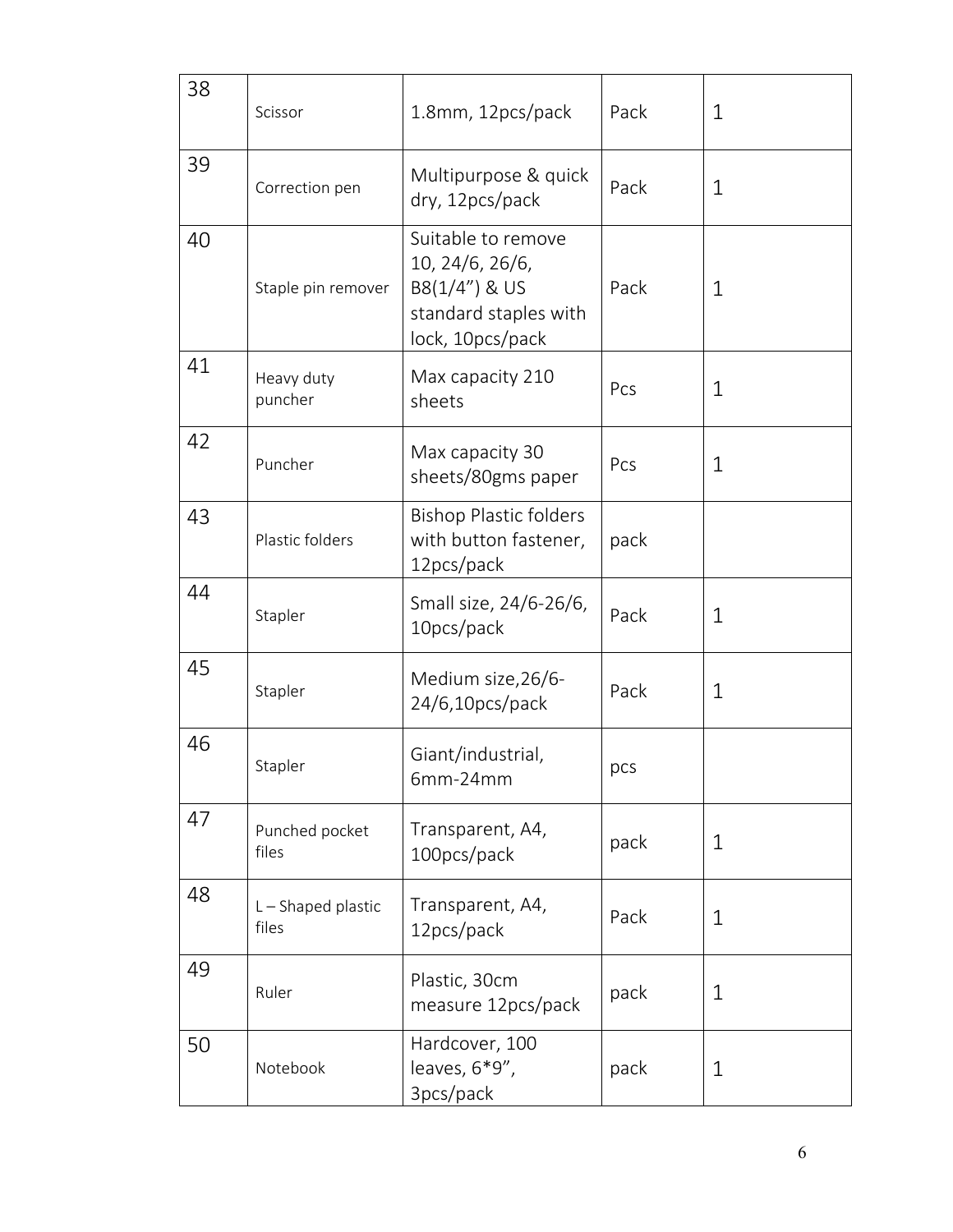| 51 | Ruler   | Stainless Steel, 30 cm<br>measure, 12 pcs/pack | Pack |  |
|----|---------|------------------------------------------------|------|--|
| 52 | Battery | Alkaline<br>AAA, 4pcs/pack                     | Pack |  |
| 53 | Battery | Alkaline AA, 4pcs/pack                         | Pack |  |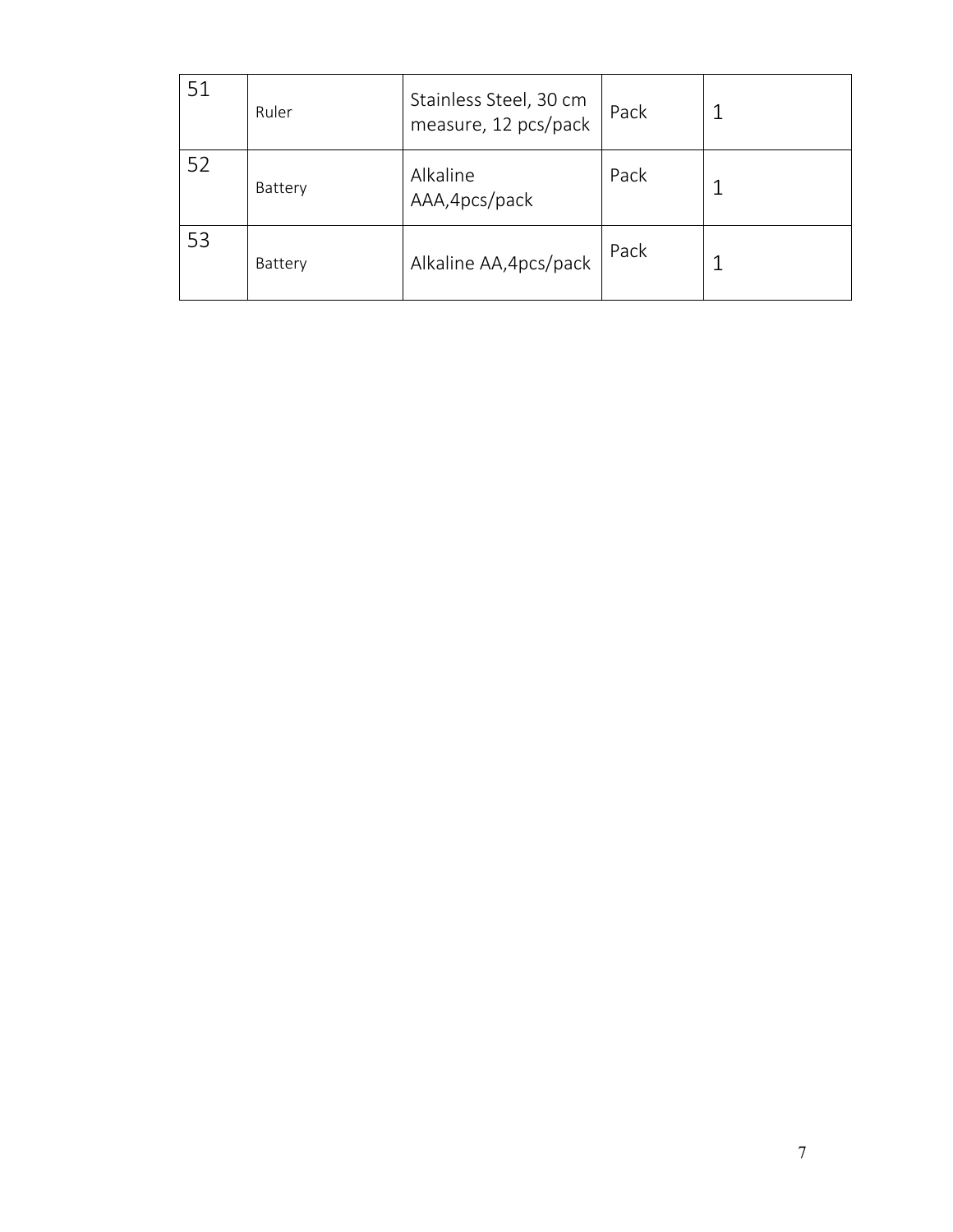### Corrupt, Fraudulent, and Coercive Practices

IOM requires that all IOM Staff, manufacturers, suppliers or distributors, observe the highest standard of ethics during the procurement and execution of all contracts. IOM shall reject any proposal put forward by Suppliers, or where applicable, terminate their contract, if it is determined that they have engaged in corrupt, fraudulent, collusive or coercive practices. In pursuance of this policy, IOM defines for purposes of this paragraph the terms set forth below as follows:

- Corrupt practice means the offering, giving, receiving or soliciting, directly or indirectly, of anything of value to influence the action of the Procuring/Contracting Entity in the procurement process or in contract execution;
- Fraudulent practice is any act or omission, including a misrepresentation, that knowingly or recklessly misleads, or attempts to mislead, the Procuring/Contracting Entity in the procurement process or the execution of a contract, to obtain a financial gain or other benefit to avoid an obligation;
- Collusive practice is an undisclosed arrangement between two or more bidders designed to artificially alter the results of the tender procedure to obtain a financial gain or other benefit;
- Coercive practice is impairing or harming, or threatening to impair or harm, directly or indirectly, any participant in the tender process to influence improperly its activities in a procurement process, or affect the execution of a contract

### 3. Conflict of Interest

All Suppliers found to have conflicting interests shall be disqualified to participate in the procurement at hand. A Supplier may be considered to have conflicting interest under any of the circumstances set forth below:

- A Supplier has controlling shareholders in common with another Supplier;
- A Supplier receives or has received any direct or indirect subsidy from another Supplier;
- A Supplier has the same representative as that of another Supplier for purposes of this quotation;
- A Supplier has a relationship, directly or through third parties, that puts them in a position to have access to information about or influence on the Quotation of another or influence the decisions of the Mission/Procuring Entity regarding this quotation process;
- A Supplier submits more than one Quotation in this Quotation process;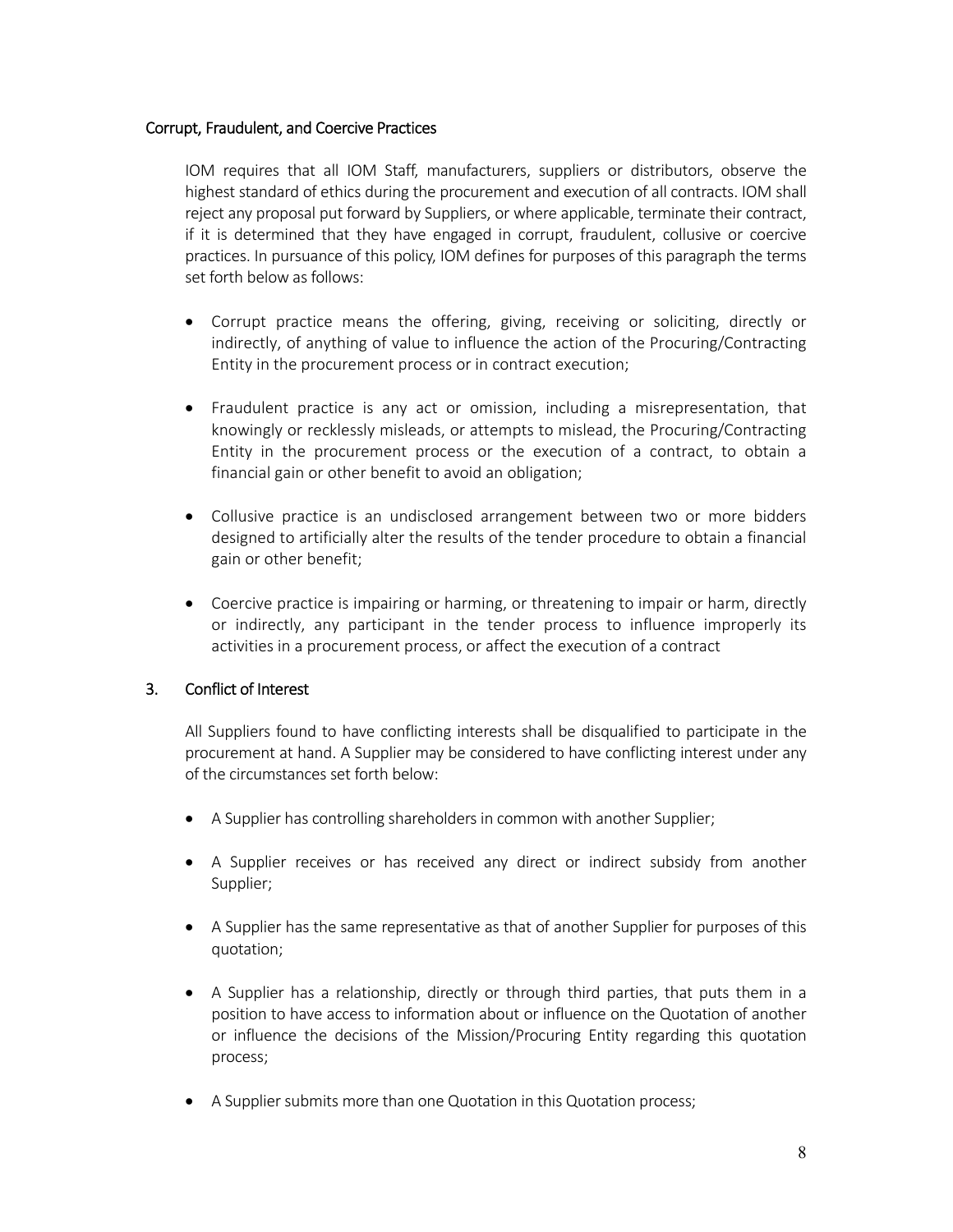A Supplier who participated as a consultant in the preparation of the design or technical specifications of the Goods and related services that are subject of this quotation process.

## 4. Eligible Suppliers

Only Suppliers that are determined to be qualified shall be considered for award. The Supplier shall fill up and submit the standard IOM Vendor Information Sheet (VIS) (Annex D) to establish their eligibility together with the Quotation.

# 5. Cost of Preparing the Quotation

The Supplier shall bear all costs associated with the preparation and submission of his Quotation and IOM will not in any case be responsible and liable for the costs incurred.

### 6. Errors, omissions, inaccuracies and clarifications

The documents and forms requested for the purpose of soliciting Quotations shall form part of the Contract; hence care should be taken in completing these documents.

Suppliers shall not be entitled to base any claims on errors, omissions, or inaccuracies made in the Quotation Documents.

Suppliers requiring any clarifications on the content of this document may notify the IOM in writing at the following address.

For any clarification regarding this the Project, please send requests for clarification to imasih@iom.int and evissimu@iom.int, not later 10:00am hours March 18<sup>th</sup>, 2020.

IOM will respond to any request for clarification received on or before *at least 02 days before submission of quotations*. Copies of the response including description of the clarification will be given to all Suppliers who received this General Instruction, without identifying the source of the inquiry.

### 7. Confidentiality and Non‐Disclosure

All information given in writing to or verbally shared with the Supplier in connection with this General Instruction is to be treated as strictly confidential. The Supplier shall not share or invoke such information to any third party without the prior written approval of IOM. This obligation shall continue after the procurement process has been completed whether or not the Supplier is successful.

### 8. IOM's Right to Accept any Quotation and to Reject any and all Quotations

 IOM reserves the right to accept or reject any Quotation, and to cancel the procurement process and reject all Quotations, at any time prior to award of contract, without thereby incurring any liability to the affected Supplier/s or any obligation to inform the affected Supplier/s of the ground for IOM's action.

### 9. Requirements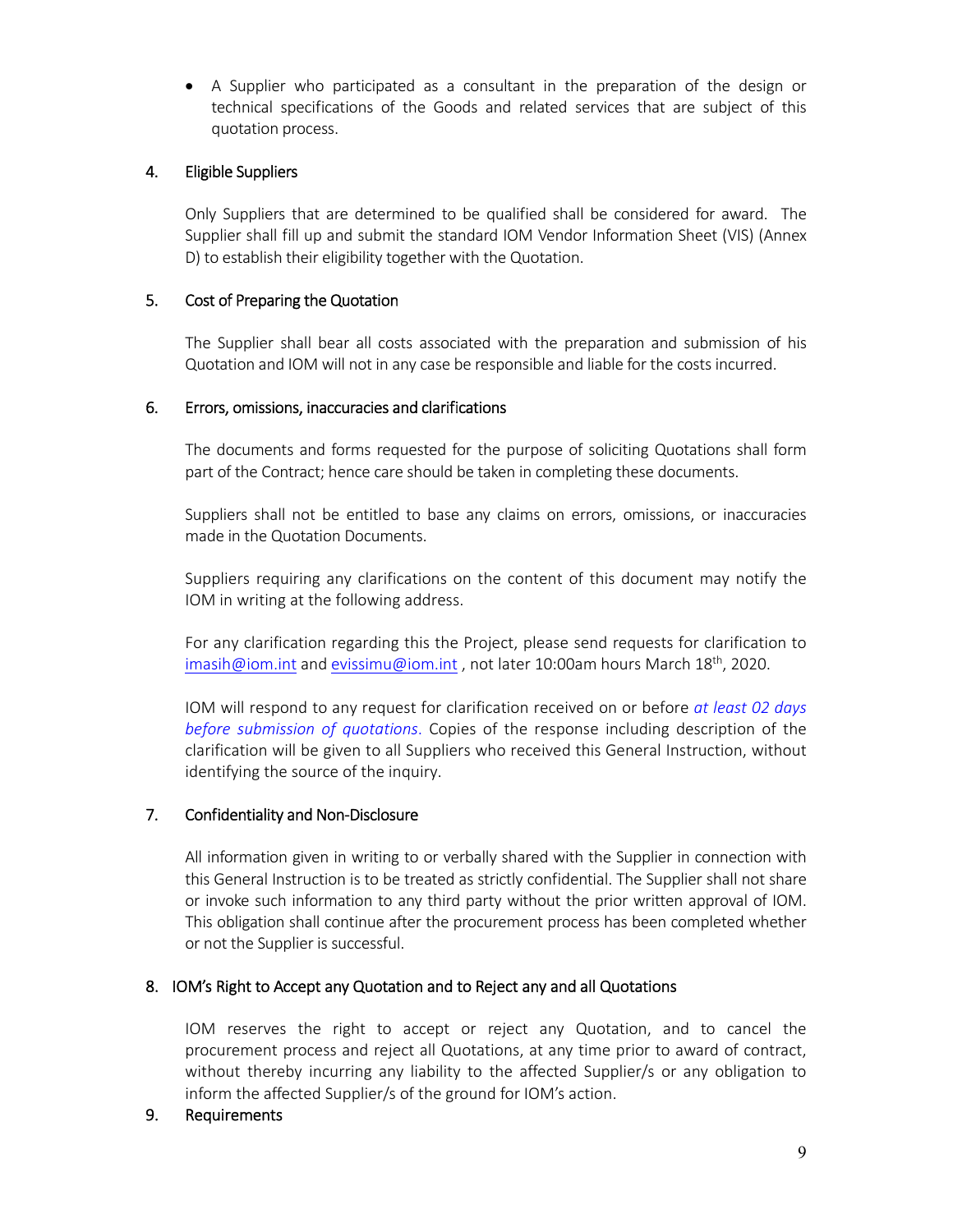# 9.1 Quotation Documents

The following shall constitute the Quotation Documents to be submitted by the Suppliers:

- a.) Quotation Form (Annex A)
- b.) Price Schedule Form (Annex B)
- c.) Technical Specifications Form (Annex C)
- d.) Vendor Information Sheet (Annex D)
- e.) Proforma Contract<sup>2</sup> or PO Standard Terms and Conditions (Annex E)
- f.) Proforma Bank Guarantee for Advance Payment (Annex F)

### g.) CAC Certification

- h.) Tax Clearance Certificate (FIRS)
- I.) Registered Office Address and Contacts
- J.) List of Previous experience with supporting documents
- k.) Bank Statement (for the last 6 months)

Suppliers are required to use the forms provided as Annexes in this document.

# 9.2 Quotation Form

The Quotation Form (Annex A) and other required documents shall be duly signed and accomplished and typewritten or written in indelible ink. Any correction made to the prices, rates or to any other information shall be rewritten in indelible ink and initialed by the person signing the Quotation Form.

The language of the Quotations shall be in English and prices shall be quoted in NGN (Nigerian Naira), exclusive of VAT.

Prices quoted by the Supplier shall be fixed during Supplier performance of the contract and not subject to price escalation and variation on any account, unless otherwise approved by IOM. A submitted quotation with an adjustable price quotation will be treated as non‐responsive and will be rejected.

### 9.3 Validity of Quotation Price

The Quotation shall remain valid for a minimum period of 12months, after the deadline for submission.

In exceptional circumstances, prior to expiry of the period of validity of quotations, IOM may request that the Suppliers extend the period of validity for a specified additional period. The request and the response there to shall be made

 $\overline{a}$ 

<sup>&</sup>lt;sup>2</sup> If applicable in lieu of Purchase Order.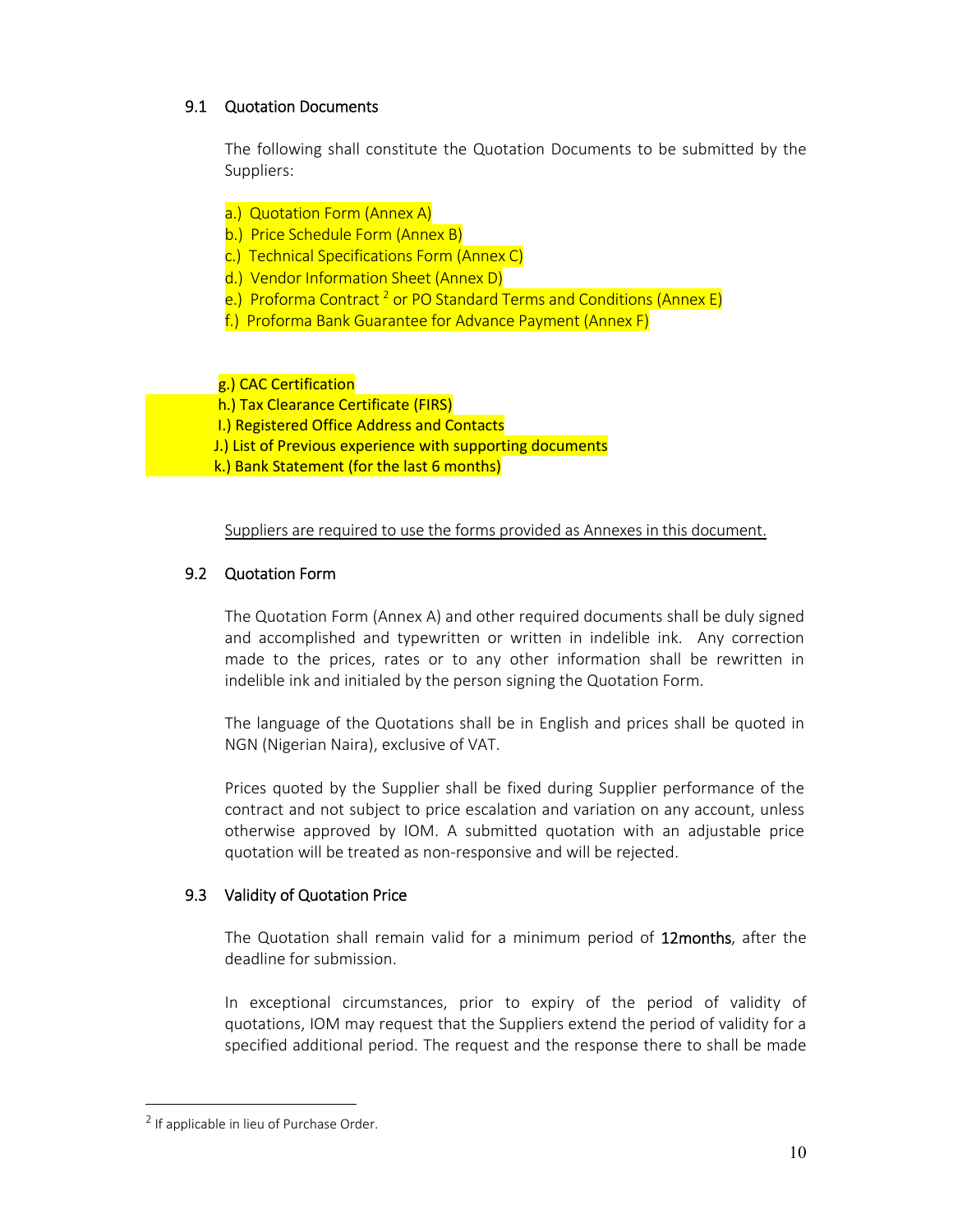in writing. A supplier agreeing to the request will not be required or permitted to modify its quotation.

## 9.4 Documents Establishing Supplier's Eligibility and Qualification

The Supplier shall furnish, as part of its Quotation, documents establishing the Supplier's eligibility to submit Quotation and its qualifications to perform the contract if its Quotation is accepted. The IOM's standard Vendors Information Sheet (Annex D) shall be used for this purpose.

In the case of a Supplier not doing business within the Mission's country, the Supplier is or will be (if awarded the contract) represented by an Agent in that country equipped, and be able to carry out the Supplier's maintenance, repair and spare parts-stocking obligations prescribed in the Conditions of Contract and/or Technical Specifications*.*

# 10. Submission of Quotation Documents

Quotation must be submitted in a sealed envelope. The Suppliers must seal the "Original" and "Copy" of the Quotation Documents as stated in item 9.1 (Quotation Documents) and shall be addressed to IOM Maiduguri Sub-Office at No. 4, Gombole, Giwa Barrack Road, Opp. Capital Primary School, Maiduguri, Borno State.

Quotation shall be submitted by hand to the above address on or before  $20^{th}$  March 2020, 16:00 Hrs local time. Late<sup>3</sup> Quotations will not be accepted.

Envelop should be marked as: LTA for *Office Stationary‐ RFQ‐MAID‐2020‐081* 

# 11. Opening of Quotations.

At the indicated time and place, the opening of Quotations shall be carried out by IOM in the presence of the Contractors who wish to attend. IOM reserve the right to conduct opening of Quotations in public or not.

### 12. Acceptance of Quotations.

IOM is not bound to take an immediate decision on the acceptability or unacceptability of Quotations at the time of their opening.

### 13. Rejection of Quotations

 $\overline{a}$ 

Quotation can be rejected for the following reasons:

(a) the Quotation is not presented in accordance with this General Instruction;

 $3$  Quotation delivered beyond the prescribed date and time shall be considered late, the envelope shall be immediately returned to the Contractor unopened. The date and time of submission of the quotation shall be recorded. A quotation submission log shall be prepared for the purpose.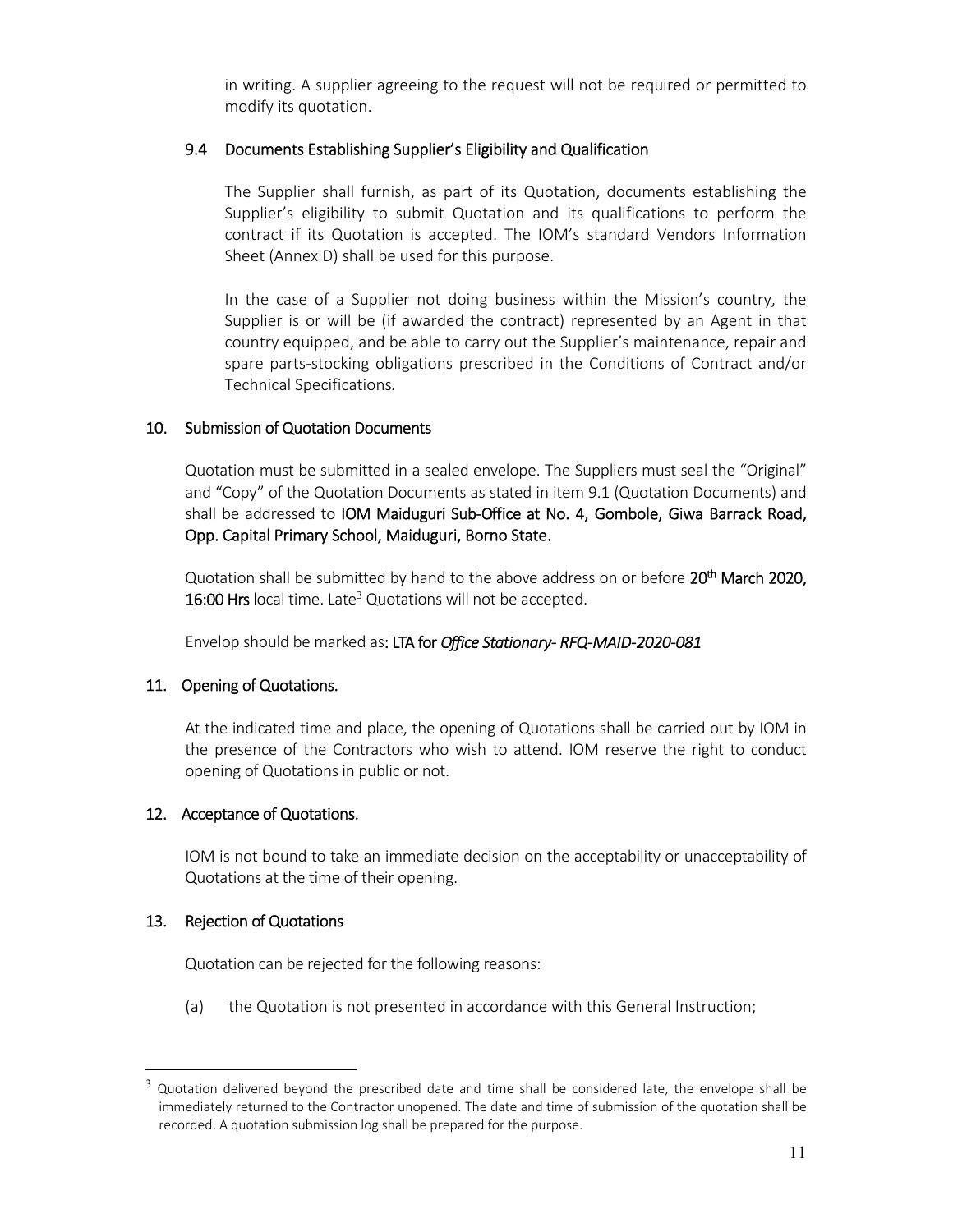- (b) the Quotation Form or any document which part of the Quotation Document is is not signed;
- (d) the Supplier is currently under list of blacklisted suppliers;
- (e) the Supplier offer imposes certain basic conditions unacceptable to IOM
- (f) the offered price is above the approved budget

IOM is not bound to accept any offer received and reserves the right to waive any minor defect in an offer, provided, however, that such minor defect (i) does not modify the substance of the offer and (ii) does not change the relative ranking of the Suppliers.

### 14. Evaluation of Quotations

IOM shall evaluate and compare the Quotations on the basis of the following:

- (a) Completeness and responsiveness of the documents mentioned in 9.1
- (b) Compliance with technical specifications including delivery requirement
- (c) Price

Arithmetical errors will be corrected on the following basis. If there is a discrepancy between the unit price and the total price that is obtained by multiplying the unit price and quantity, the unit price shall prevail, and the total price shall be corrected. If the Supplier does not accept the correction of the errors, its Quotation will be rejected. If there is a discrepancy between words and figures, the amount in words will prevail.

### 15. Post Qualification

Prior to award, post-qualification will be carried out by IOM to further determine the selected Supplier's technical and financial capability to perform the contract. IOM shall verify and validate any documents/information submitted and shall conduct ocular inspection of the office, plant and equipment.

#### 16. Award of Contract

The Supplier that has submitted the lowest evaluated Price, substantially responsive to the requirements of this General Instruction and who has been determined to be qualified to perform the contract shall be selected and awarded the contract.

IOM shall notify the selected Supplier through a Notice of Award. IOM shall also notify in writing, the other Suppliers who were not selected without disclosing the reason for rejection.

#### 17. Delivery Site and Period of Delivery

The goods should be delivered at the following delivery site/s:

#### IOM Office Maiduguri, Borno State, Nigeria

Delivery period shall be within (10) calendar days upon signing of the Purchase Order or Contract.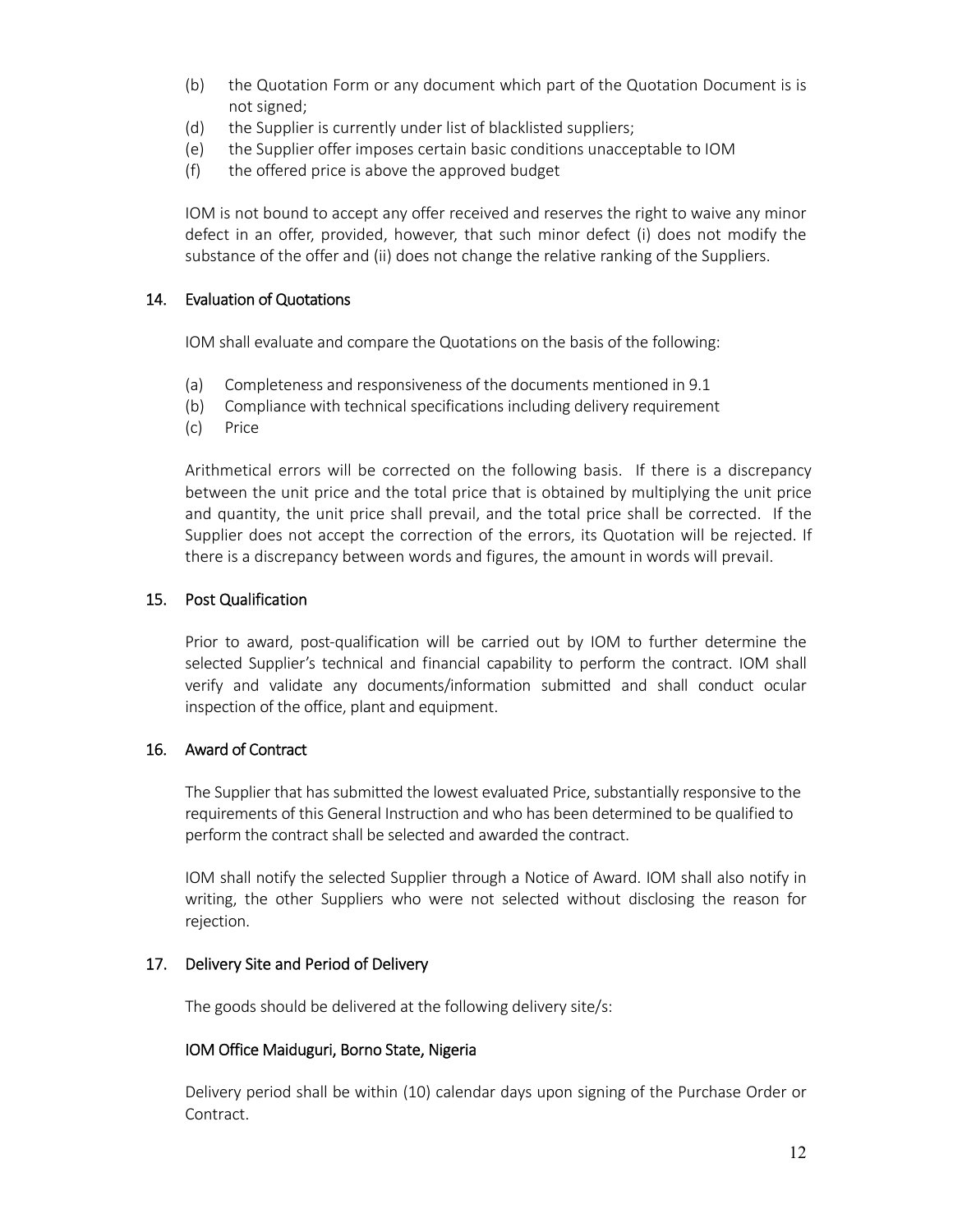### 18. Liquidated Damages

If the Supplier fails to deliver any or all of the goods within the period specified in Clause 17 above, a penalty payment of 0.1% of the price of the undelivered goods for every day of breach of the delivery schedule by the Supplier will be requested.

### 19. Payment

Payment shall be made only upon IOM's acceptance of the goods, and upon IOM's receipt of invoice describing the goods delivered.

IOM may grant an advance payment equivalent to maximum of 10% of the Contract Amount upon submission of a claim and a Bank Guarantee for the equivalent amount valid until the goods are delivered and, in the form, provided in Annex E. The bank guarantee may be waived if the advanced amount is less than USD Ten Thousand Dollars (USD10,000).

### 20. Warranty

Warranty shall be quoted based on the standard warranties provided by the manufacturer unless specified in the Technical Specifications of this General Instruction. A Warranty Certificate shall be provided by the Supplier.

### 21. Settlement of Dispute

The United Nations Commission on International Trade Law (UNCITRAL) arbitration rules will apply for any dispute, controversy or claim that will arise in relation to the procurement process.

Annex A

### QUOTATION FORM

 $\mathsf{To}$  :  $\blacksquare$  $\frac{1}{\sqrt{2}}$  ,  $\frac{1}{\sqrt{2}}$  ,  $\frac{1}{\sqrt{2}}$  ,  $\frac{1}{\sqrt{2}}$  ,  $\frac{1}{\sqrt{2}}$  ,  $\frac{1}{\sqrt{2}}$  ,  $\frac{1}{\sqrt{2}}$  ,  $\frac{1}{\sqrt{2}}$  ,  $\frac{1}{\sqrt{2}}$  ,  $\frac{1}{\sqrt{2}}$  ,  $\frac{1}{\sqrt{2}}$  ,  $\frac{1}{\sqrt{2}}$  ,  $\frac{1}{\sqrt{2}}$  ,  $\frac{1}{\sqrt{2}}$  ,  $\frac{1}{\sqrt{2}}$ 

 $\frac{1}{\sqrt{2}}$  ,  $\frac{1}{\sqrt{2}}$  ,  $\frac{1}{\sqrt{2}}$  ,  $\frac{1}{\sqrt{2}}$  ,  $\frac{1}{\sqrt{2}}$  ,  $\frac{1}{\sqrt{2}}$  ,  $\frac{1}{\sqrt{2}}$  ,  $\frac{1}{\sqrt{2}}$  ,  $\frac{1}{\sqrt{2}}$  ,  $\frac{1}{\sqrt{2}}$  ,  $\frac{1}{\sqrt{2}}$  ,  $\frac{1}{\sqrt{2}}$  ,  $\frac{1}{\sqrt{2}}$  ,  $\frac{1}{\sqrt{2}}$  ,  $\frac{1}{\sqrt{2}}$ 

Having examined the General Instruction for the Supply and Delivery of *[insert description of goods]*, the receipt of which is hereby duly acknowledge, I, representing *[name of company]*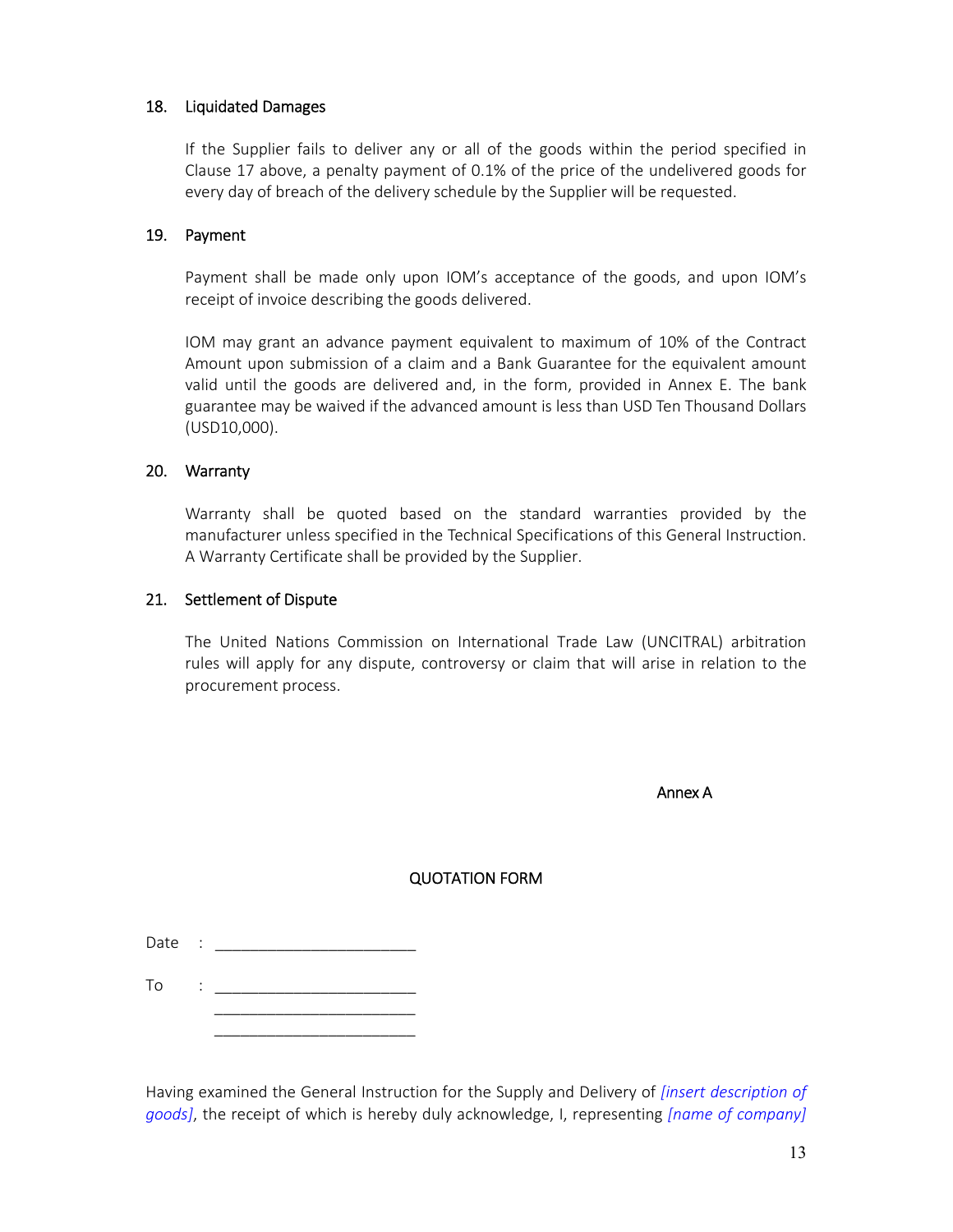offer to supply and deliver the requested goods in conformity with the General Instruction for the total amount of *[total bid amount in words and figures and currencies] in* accordance with the Price Schedule (Annex B) which is herewith attached and form part of this Quotation.

I undertake if my offer is accepted, to deliver the goods in accordance with the delivery schedule set out in the Price Schedule.

I agree to abide by this Quotation for the Validity Period specified in the General Instruction which may be accepted at any time before the expiration of that period.

Until a formal contract is prepared and executed, this Quotation Form, together with your Notice of Award shall constitute a binding agreement between us.

I hereby certify that this Quotation complies with the requirements stipulated in the General Instruction.

Dated this day of the 20 and 20 and 20 and 20 and 20 and 20 and 20 and 20 and 20

*[signature over printed name] [in the capacity of]* 

\_\_\_\_\_\_\_\_\_\_\_\_\_\_\_\_\_\_\_\_\_\_\_\_ \_\_\_\_\_\_\_\_\_\_\_\_\_\_\_\_\_\_\_\_\_\_\_\_\_\_\_\_\_\_\_\_

Duly authorized to sign Quotation for and on behalf of \_\_\_\_\_\_\_\_\_\_\_\_\_\_\_\_\_\_\_\_\_\_\_\_\_\_\_\_\_\_\_\_\_\_\_\_ [*name of company*]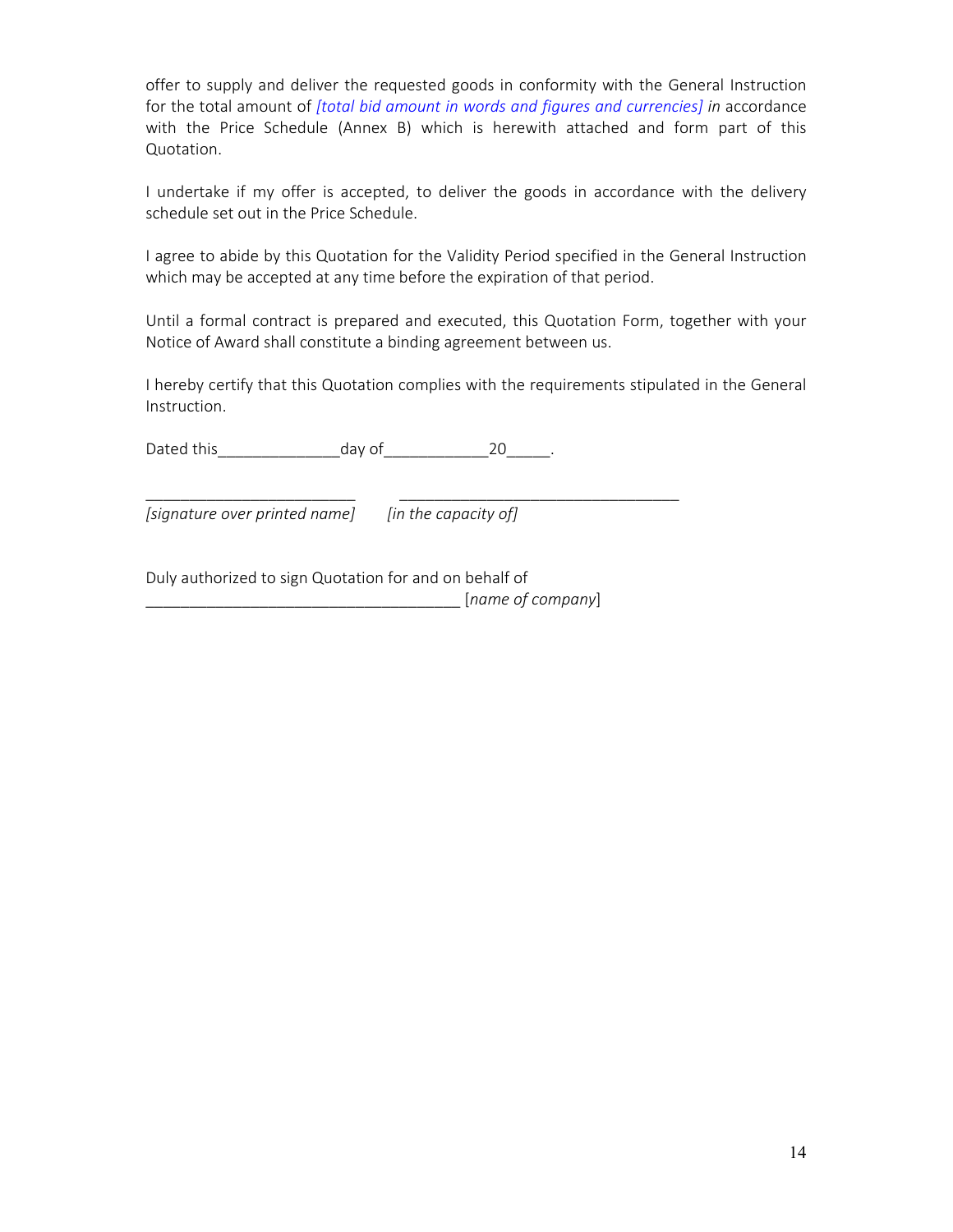#### Annex B

### PRICE SCHEDULE FORM

| Project       | IOM Emergency Response Programmes in Nigeria |
|---------------|----------------------------------------------|
| Title of work | Supply of Office Supplies                    |
| Ref No.       | RFQ - MAID-2020-081                          |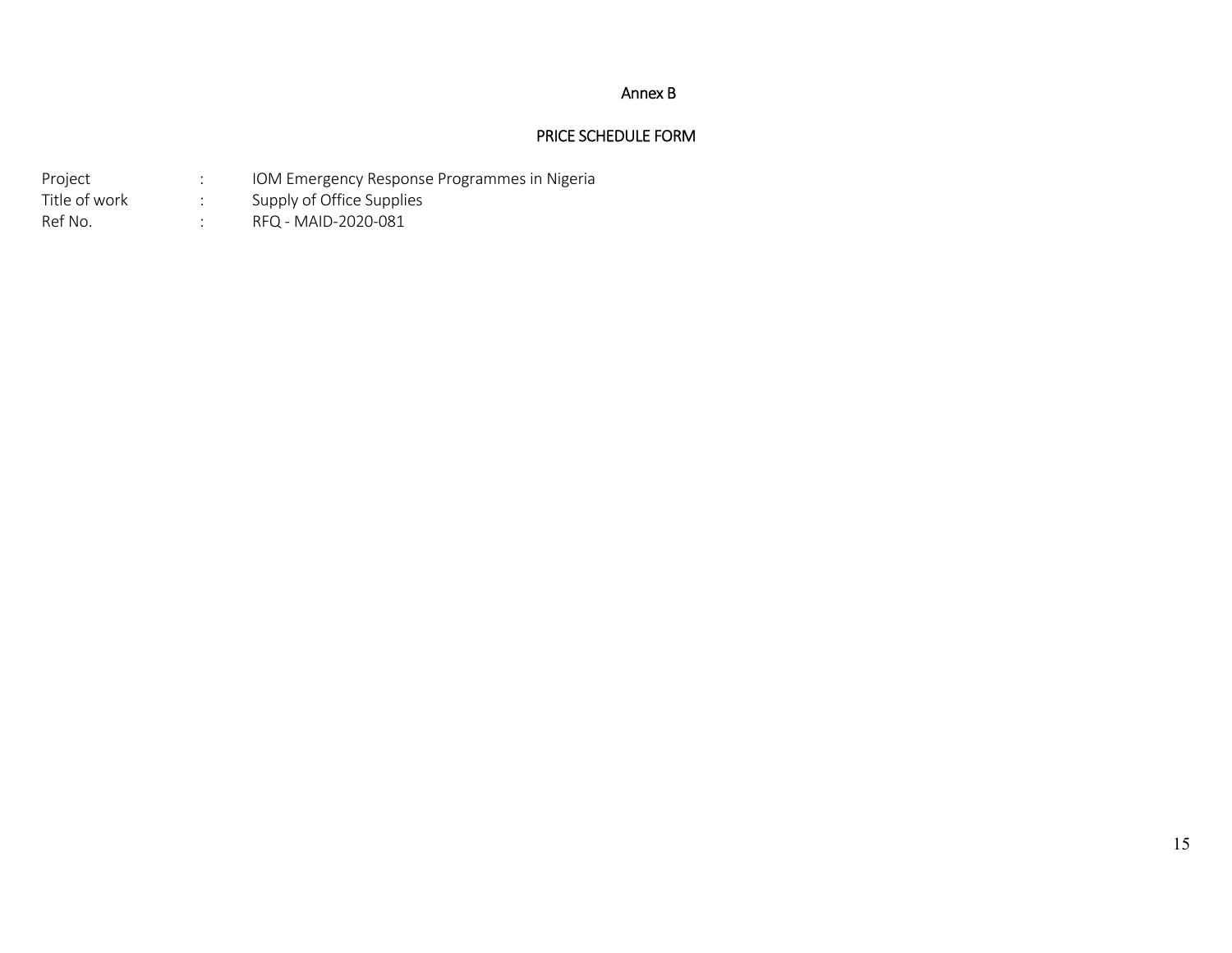| <b>ITEM NO.</b> | <b>ITEM</b><br><b>DESCRIPTION</b> | <b>REQUIRED SPECIFICATIONS</b>              | <b>UNIT</b> | <b>QUANTITY</b> | <b>UNIT</b><br><b>PRICE</b> | <b>CURRENCY</b> | <b>BIDDER'S</b><br><b>SPECIFCATIONS</b> | <b>COUNTRY</b><br><b>OF</b><br><b>ORIGIN</b> | <b>DELIVERY</b><br><b>SCHEDULE</b> |
|-----------------|-----------------------------------|---------------------------------------------|-------------|-----------------|-----------------------------|-----------------|-----------------------------------------|----------------------------------------------|------------------------------------|
| $1\,$           | A4 paper                          | 210x297mm,500 sheet<br>(white color) 80gms  | carton      | $\mathbf{1}$    |                             |                 |                                         |                                              |                                    |
| $\overline{2}$  | A4 paper                          | 210x297mm,500 sheet<br>(white color) 70gms  | Carton      | $\mathbf{1}$    |                             |                 |                                         |                                              |                                    |
| 3               | A3 paper                          | 297x420mm (500 sheet,<br>white colour) 80gm | carton      | $\mathbf{1}$    |                             |                 |                                         |                                              |                                    |
| $\overline{4}$  | <b>Glossy Papers</b>              | Thick glossy paper in<br>different colours  | Pack        | $\mathbf{1}$    |                             |                 |                                         |                                              |                                    |
| 5               | Ordinary pen                      | Crystal Ultra fine (big)                    | pack        | $\mathbf{1}$    |                             |                 |                                         |                                              |                                    |
| $6\,$           | Post-it notes<br>(small)          | 500 sheets, 76*76mm, 3*3"                   | Pcs         | $\mathbf{1}$    |                             |                 |                                         |                                              |                                    |
| $\overline{7}$  | Post-it notes<br>(big)            | 500 sheets, 3*5", 76*12mm.                  | Pcs         | $\mathbf{1}$    |                             |                 |                                         |                                              | 16                                 |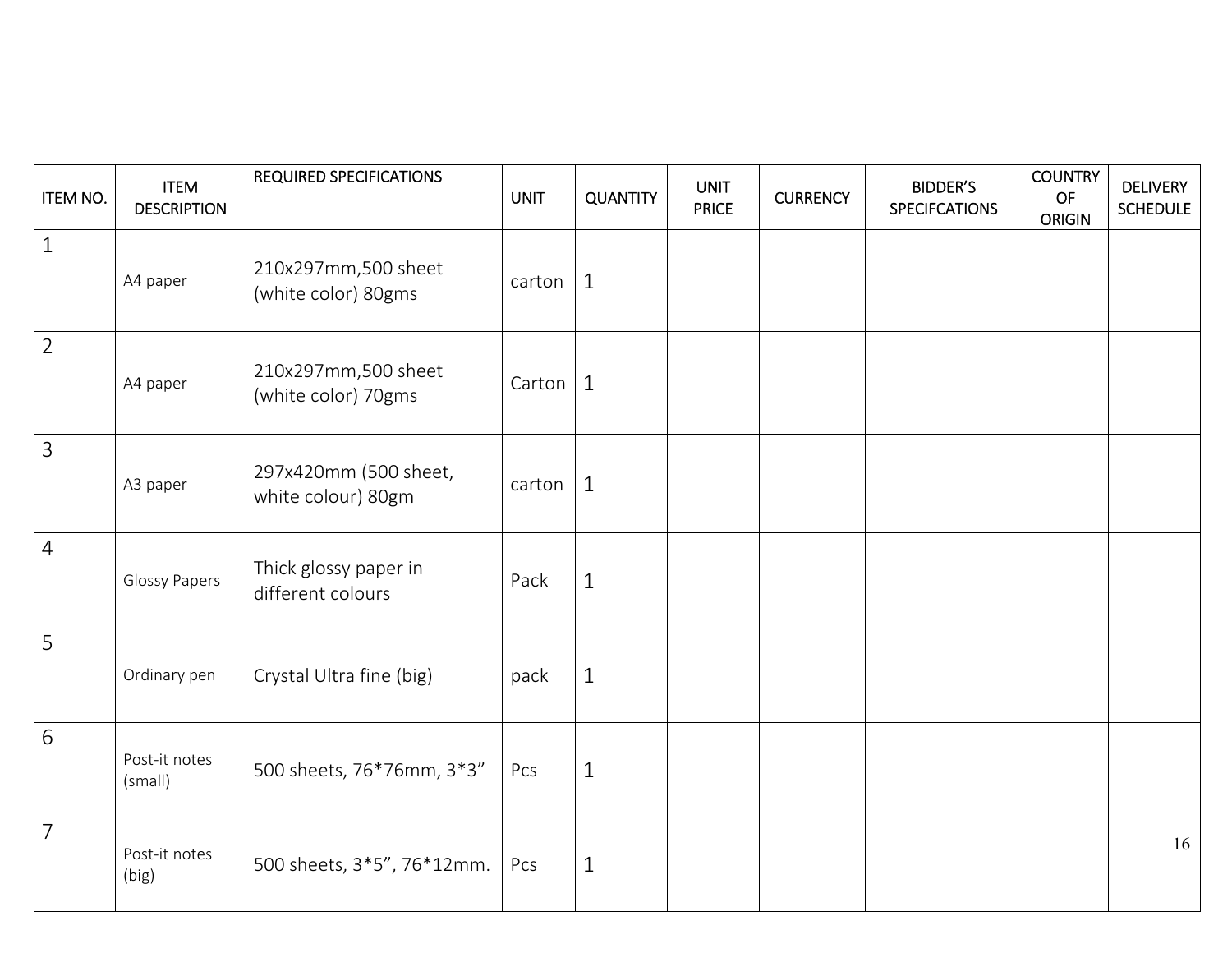| $\infty$       | Staples pin<br>(small size) | Kangaroo, 24/6-1m                                                           | Pack        | $\mathbf{1}$ |  |  |  |
|----------------|-----------------------------|-----------------------------------------------------------------------------|-------------|--------------|--|--|--|
| $\overline{9}$ | Arch files                  | Elfen, 50pcs/box                                                            | box         | $\mathbf{1}$ |  |  |  |
| 10             | Flip chart paper            | 10pcs/bundle                                                                | bundl<br>es | $\mathbf{1}$ |  |  |  |
| 11             | Calculator                  | Non-scientific, MJ-120D plus,<br>12 digits, 100 steps check<br>and re-check | Pcs         | $\mathbf{1}$ |  |  |  |
| 12             | Office flat file            | White, 100pcs/pack                                                          | Pack        | $\mathbf{1}$ |  |  |  |
| 13             | permanent<br>maker          | 12pcs/pack                                                                  | Pack        | $\mathbf{1}$ |  |  |  |
| 14             | White board<br>marker       | 10pcs/pack                                                                  | pack        | $1\,$        |  |  |  |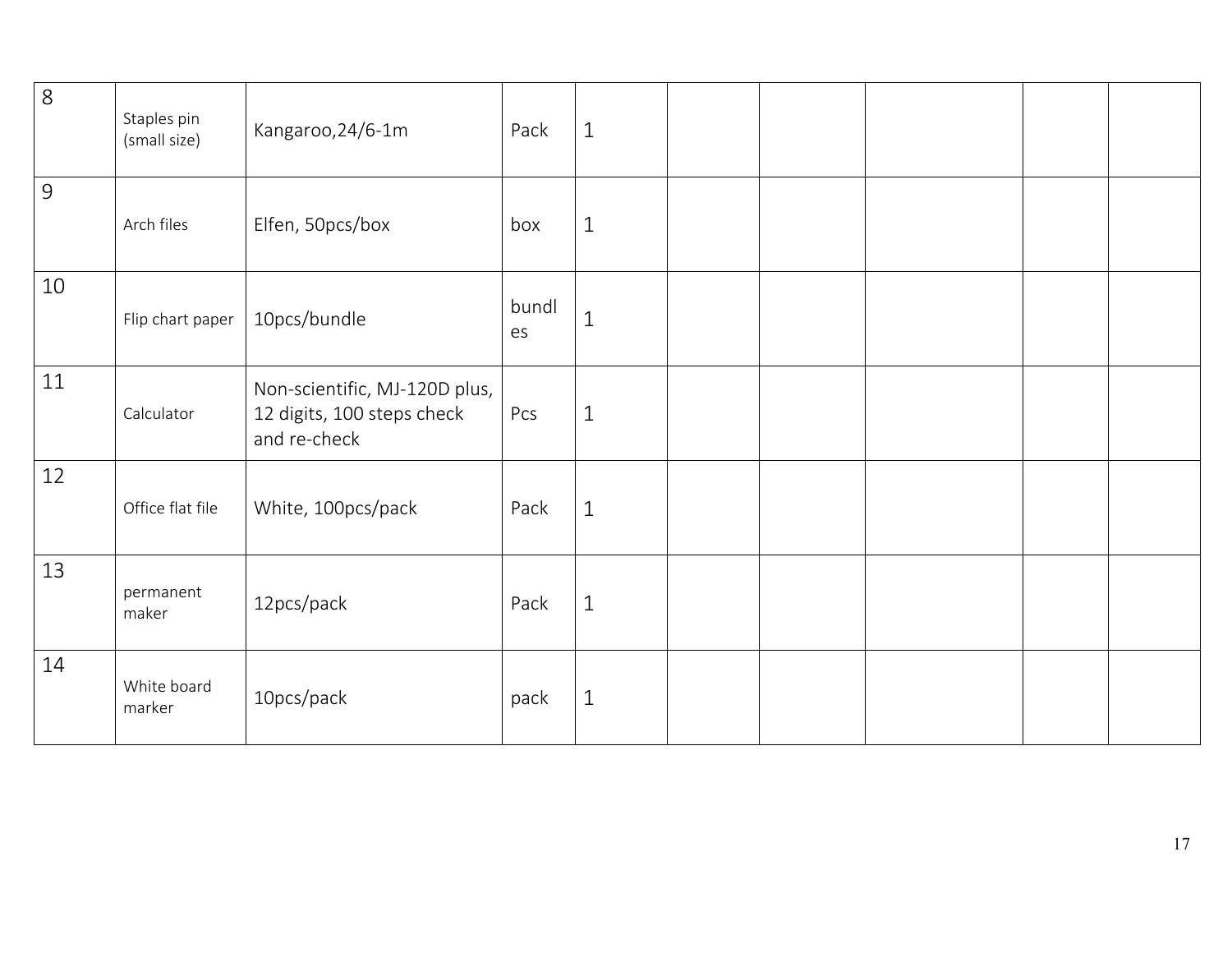| 15 | Adaptor         | 13A/250V, 10pcs/pack                   | Pack | $\mathbf{1}$ |  |  |  |
|----|-----------------|----------------------------------------|------|--------------|--|--|--|
| 16 | USB flash drive | 16gb                                   | Pcs  | $\mathbf{1}$ |  |  |  |
| 17 | USB flash drive | 32gb                                   | pcs  | $\mathbf{1}$ |  |  |  |
| 18 | Glue stick      | UHU stick, 12 x21g tray,<br>12pcs/pack | Pack | $\mathbf{1}$ |  |  |  |
| 19 | Liquid gum      | 150ml                                  | pcs  | $\mathbf{1}$ |  |  |  |
| 20 | Highlighter     | 10pcs/pack                             | Pack | $\mathbf{1}$ |  |  |  |
| 21 | Plastic folders | With elastic rope,<br>12pcs/pack       | Pack | $\mathbf{1}$ |  |  |  |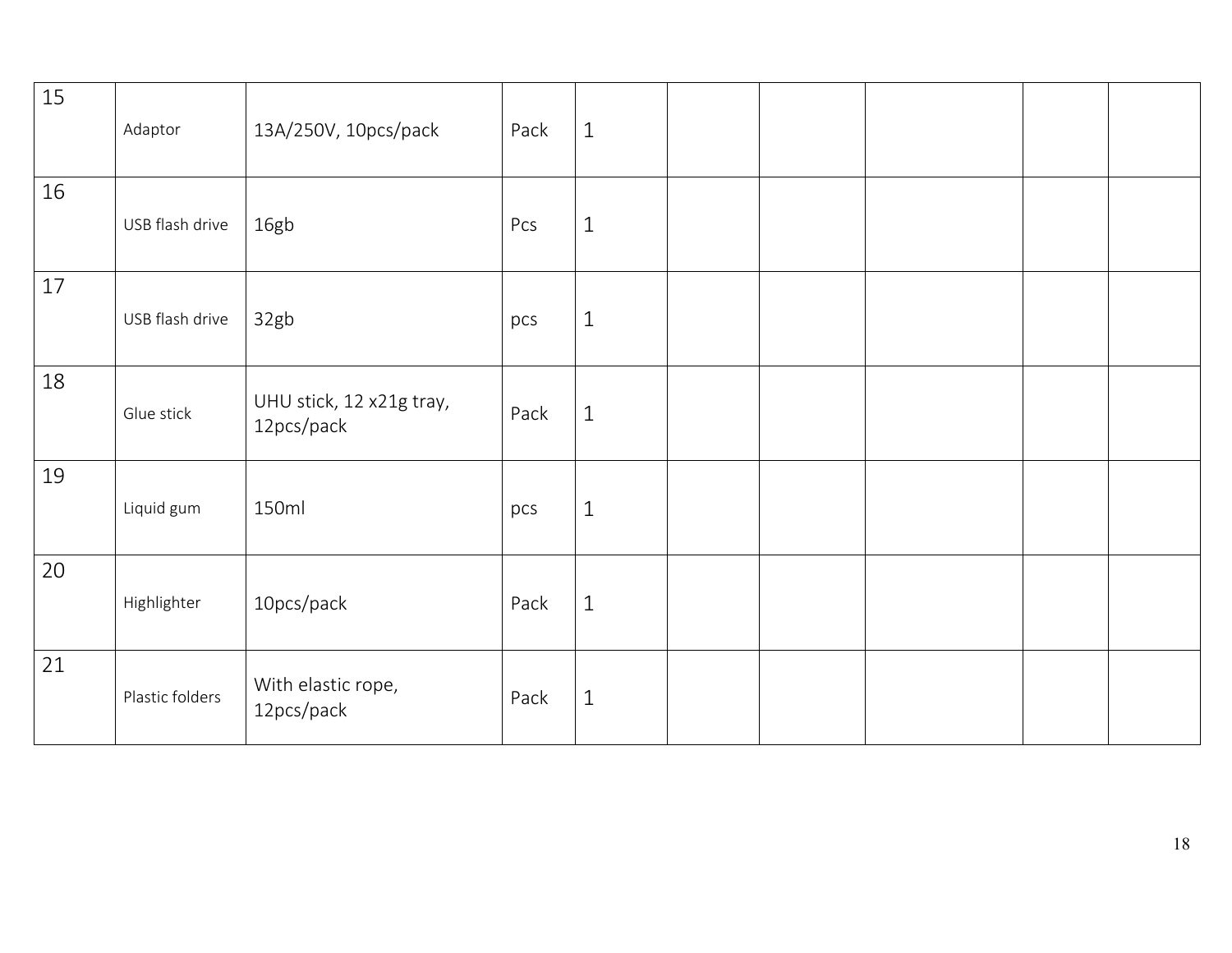| 22 | Envelop          | A4-Size, 25pcs/pack                                                                 | Pack | $\mathbf{1}$ |  |  |  |
|----|------------------|-------------------------------------------------------------------------------------|------|--------------|--|--|--|
| 23 | White board      | Size 90 x 120                                                                       | Pcs  | $\mathbf{1}$ |  |  |  |
| 24 | Notice board     | Size 60 x 90                                                                        | pcs  | $\mathbf{1}$ |  |  |  |
| 25 | Masking tape     | Paper tape, 9pcs/roll                                                               | Roll | $\mathbf{1}$ |  |  |  |
| 26 | Cello tape       | Transparent, 6pcs/roll                                                              | Roll | $\mathbf{1}$ |  |  |  |
| 27 | Mouse            | Wireless                                                                            | Pcs  | $\mathbf{1}$ |  |  |  |
| 28 | Post it stickers | "sign here" post it for<br>indicating signature places<br>on documents, 100pcs/pack | Pack | $\mathbf{1}$ |  |  |  |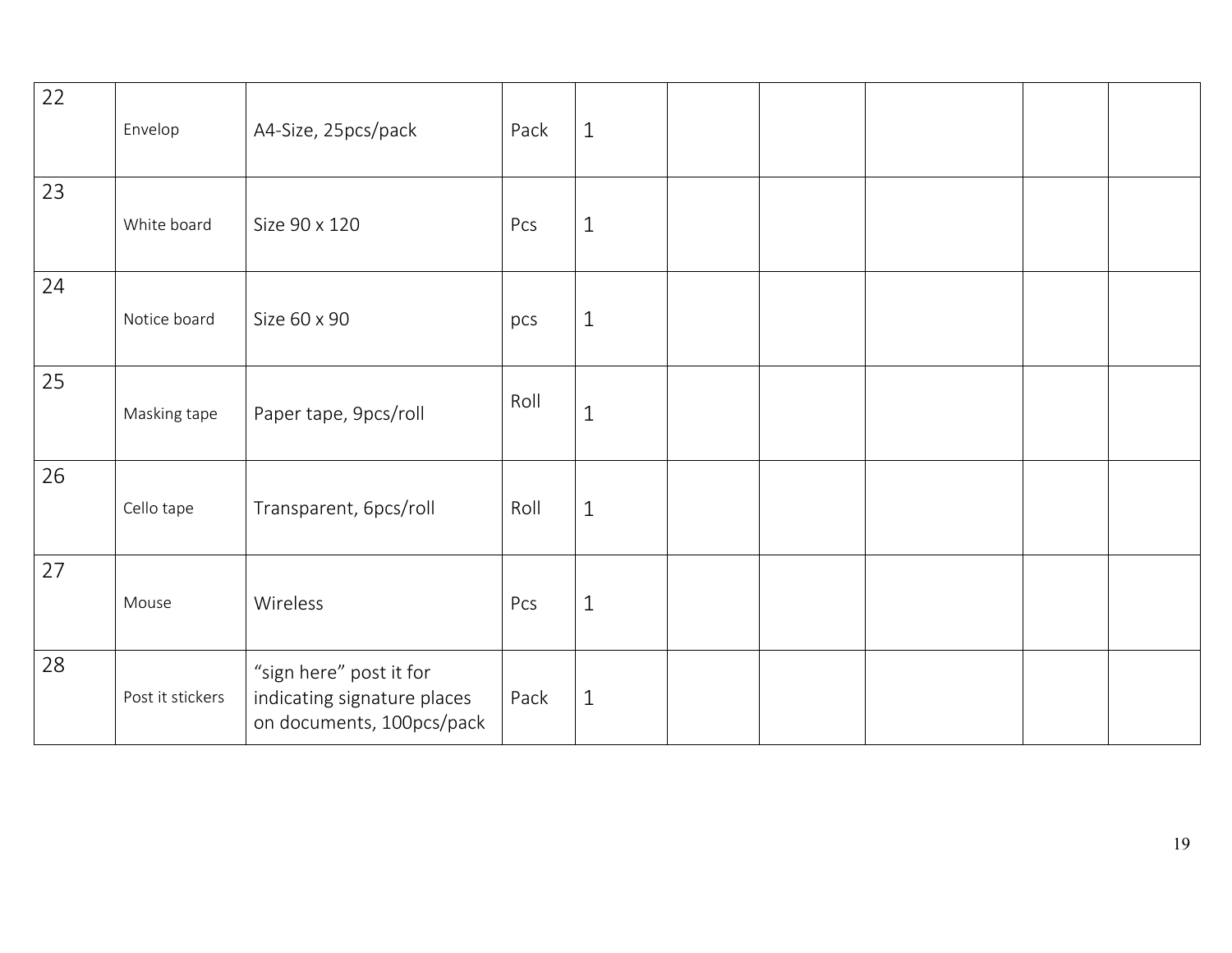| 29 | Binder clip         | 51mm, 12pcs/pack    | Pack | $1\,$        |  |  |  |
|----|---------------------|---------------------|------|--------------|--|--|--|
| 30 | <b>Binder clips</b> | 41mm, 12pcs/pack    | Pack | $\mathbf{1}$ |  |  |  |
| 31 | <b>Binder clips</b> | 32mm, 12pcs/pack    | Pack | $1\,$        |  |  |  |
| 32 | Eraser              | Rubber, 20pcs/pack  | Pack | $\mathbf{1}$ |  |  |  |
| 33 | Sharpener           | Plastic, 12pcs/pack | Pack | $1\,$        |  |  |  |
| 34 | Pencil              | HB, 12pcs/pack      | pack | $\mathbf{1}$ |  |  |  |
| 35 | Mouse pad           |                     | Pcs  | $\mathbf{1}$ |  |  |  |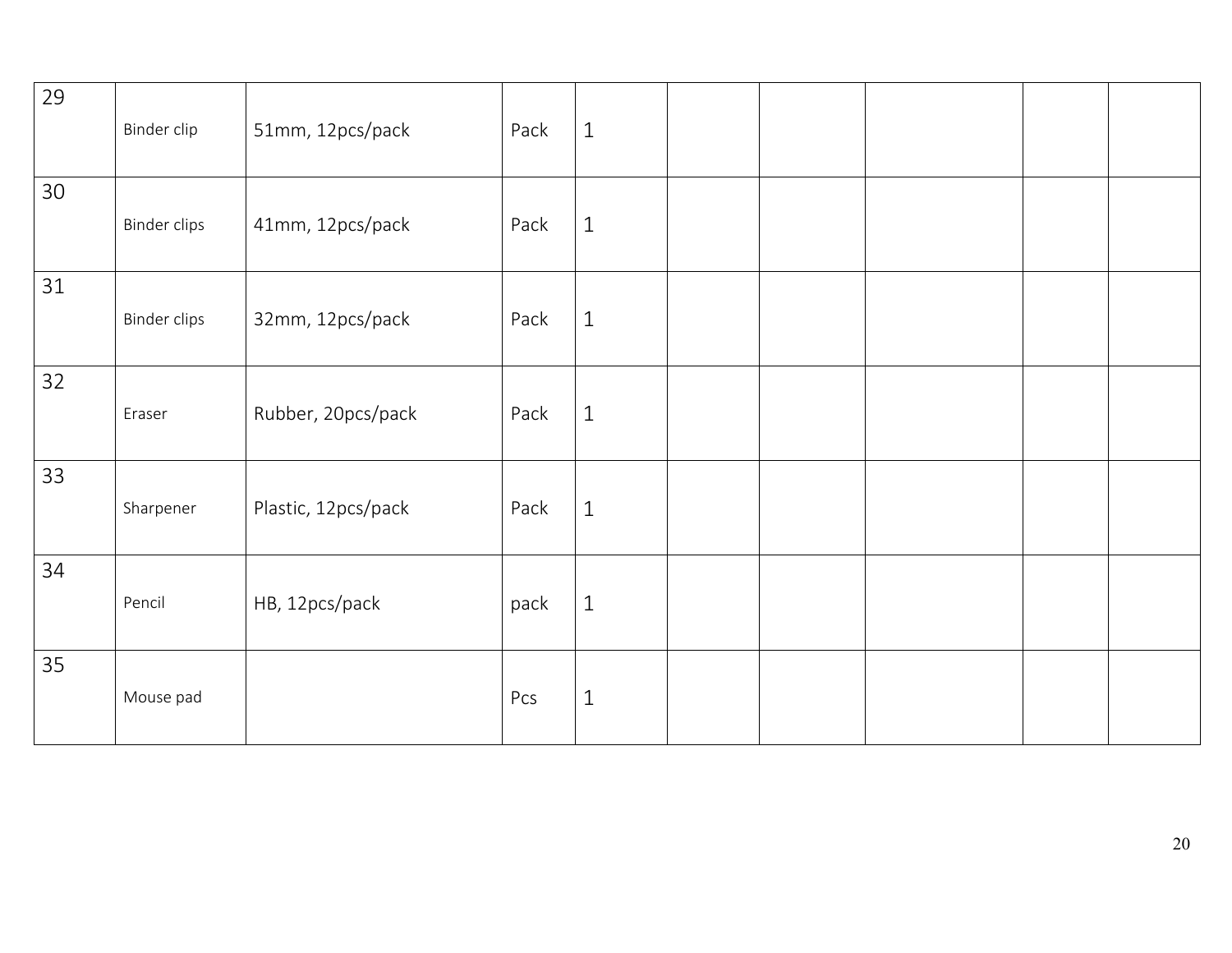| 36 | Push pin              | For notice board,<br>100pcs/box, 10box/pack                                                      | pack | $\mathbf{1}$ |  |  |  |
|----|-----------------------|--------------------------------------------------------------------------------------------------|------|--------------|--|--|--|
| 37 | Color paper<br>clips  | 28mm, 100pcs/box,<br>10box/pack                                                                  | pack | $\mathbf{1}$ |  |  |  |
| 38 | Scissor               | 1.8mm, 12pcs/pack                                                                                | Pack | $\mathbf{1}$ |  |  |  |
| 39 | Correction pen        | Multipurpose & quick dry,<br>12pcs/pack                                                          | Pack | $\mathbf{1}$ |  |  |  |
| 40 | Staple pin<br>remover | Suitable to remove 10, 24/6,<br>26/6, B8(1/4") & US<br>standard staples with lock,<br>10pcs/pack | Pack | $\mathbf{1}$ |  |  |  |
| 41 | Heavy duty<br>puncher | Max capacity 210 sheets                                                                          | Pcs  | $\mathbf{1}$ |  |  |  |
| 42 | Puncher               | Max capacity 30<br>sheets/80gms paper                                                            | Pcs  | $\mathbf{1}$ |  |  |  |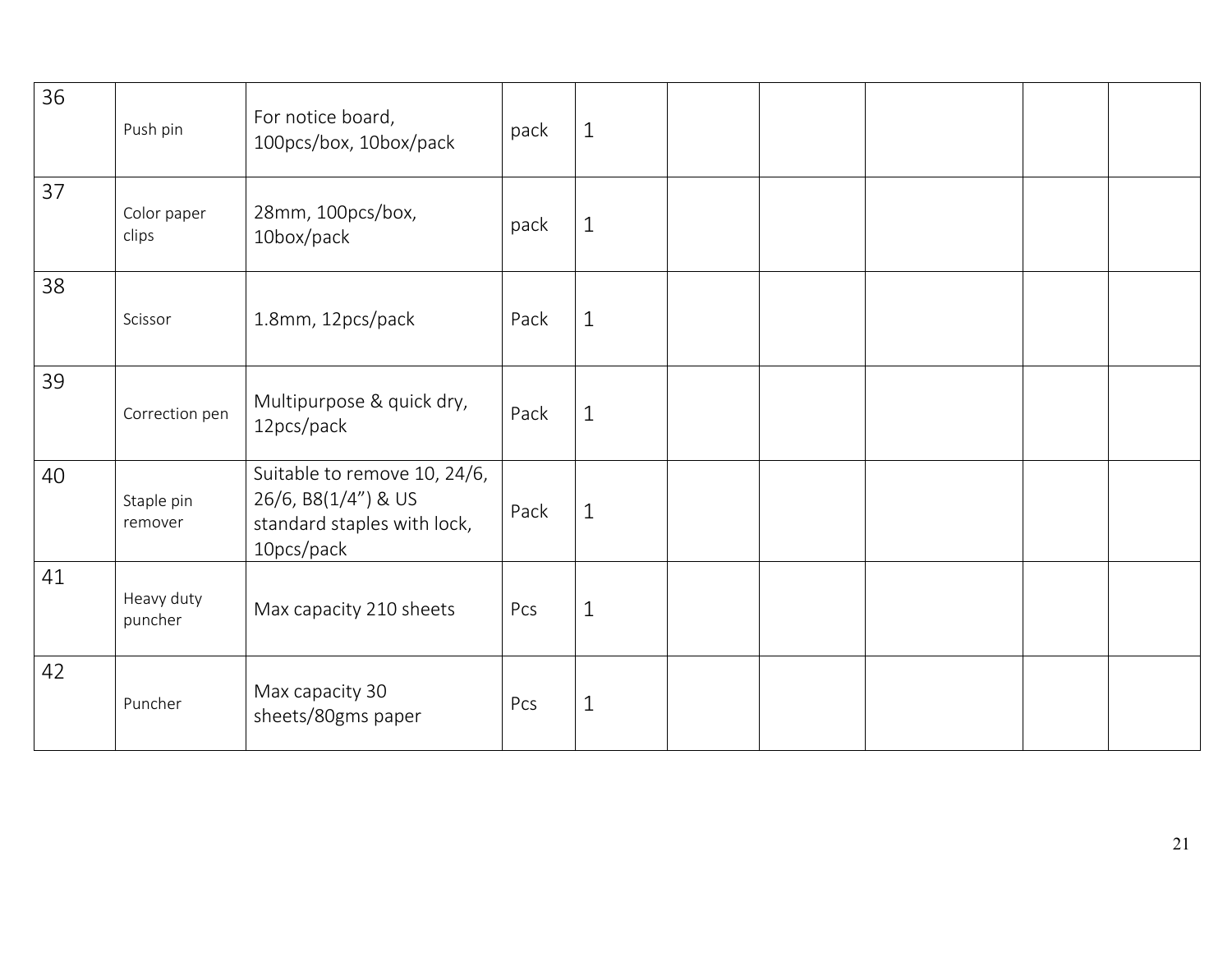| 43 | Plastic folders               | Bishop Plastic folders with<br>button fastener, 12pcs/pack | pack |              |  |  |  |
|----|-------------------------------|------------------------------------------------------------|------|--------------|--|--|--|
| 44 | Stapler                       | Small size, 24/6-26/6,<br>10pcs/pack                       | Pack | $\mathbf{1}$ |  |  |  |
| 45 | Stapler                       | Medium size, 26/6-<br>24/6,10pcs/pack                      | Pack | $\mathbf{1}$ |  |  |  |
| 46 | Stapler                       | Giant/industrial, 6mm-24mm   pcs                           |      |              |  |  |  |
| 47 | Punched pocket<br>files       | Transparent, A4,<br>100pcs/pack                            | pack | $\mathbf{1}$ |  |  |  |
| 48 | $L - Shaped$<br>plastic files | Transparent, A4, 12pcs/pack   Pack                         |      | $\mathbf{1}$ |  |  |  |
| 49 | Ruler                         | Plastic, 30cm measure<br>12pcs/pack                        | pack | $1\,$        |  |  |  |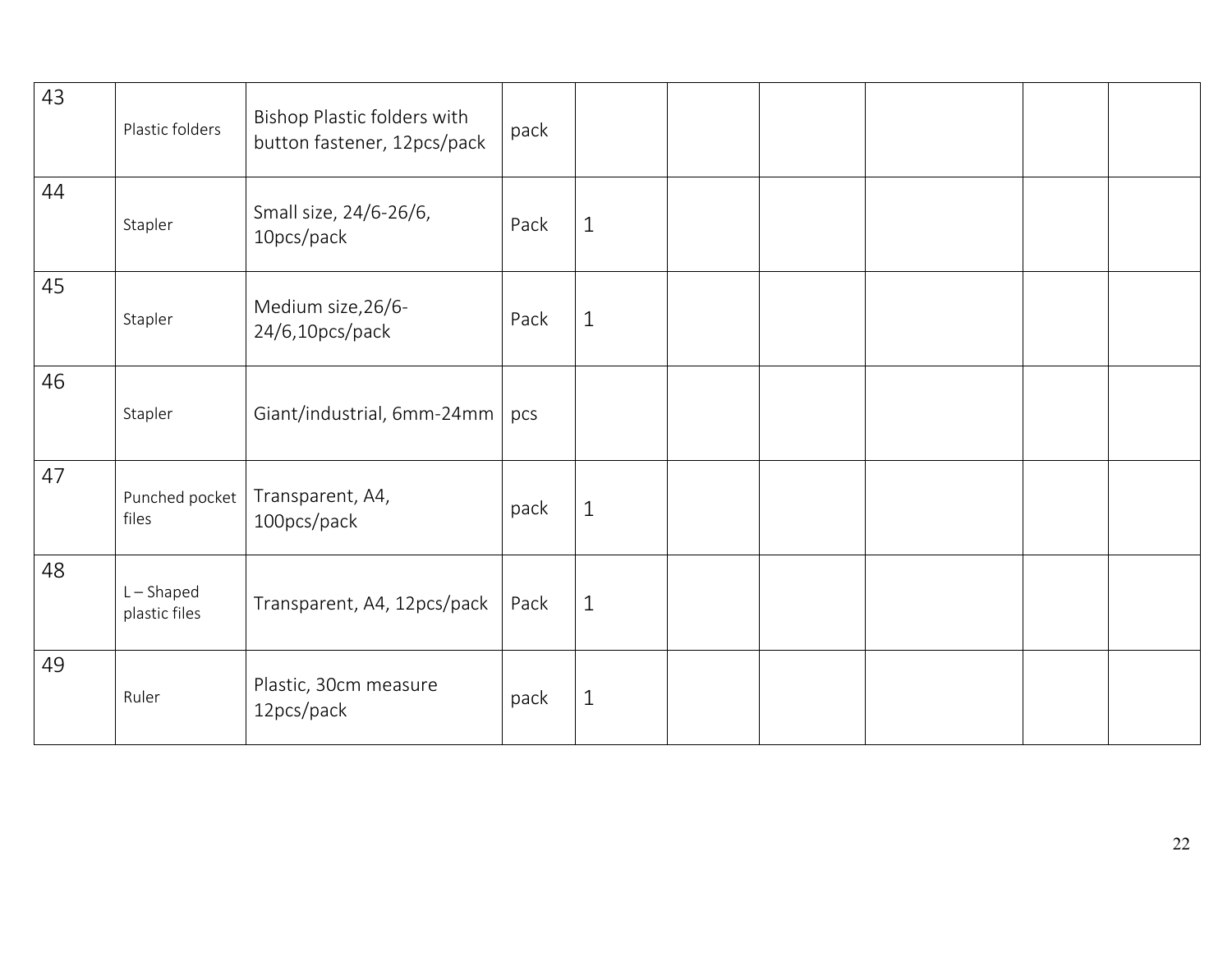| 50 | Notebook | Hardcover, 100 leaves, 6*9",<br>3pcs/pack      | pack | $\mathbf 1$ |  |  |  |
|----|----------|------------------------------------------------|------|-------------|--|--|--|
| 51 | Ruler    | Stainless Steel, 30 cm<br>measure, 12 pcs/pack | Pack |             |  |  |  |
| 52 | Battery  | Alkaline AAA, 4pcs/pack                        | Pack |             |  |  |  |
| 53 | Battery  | Alkaline AA, 4pcs/pack                         | Pack | ᆚ           |  |  |  |

IOM requires unit rate price, the quantity for each month will be determined at the time of issuance of purchase order. The prices should be valid for at least one-year period. IOM reserve the right to procure small or large quantities at any given time during the validity of prices.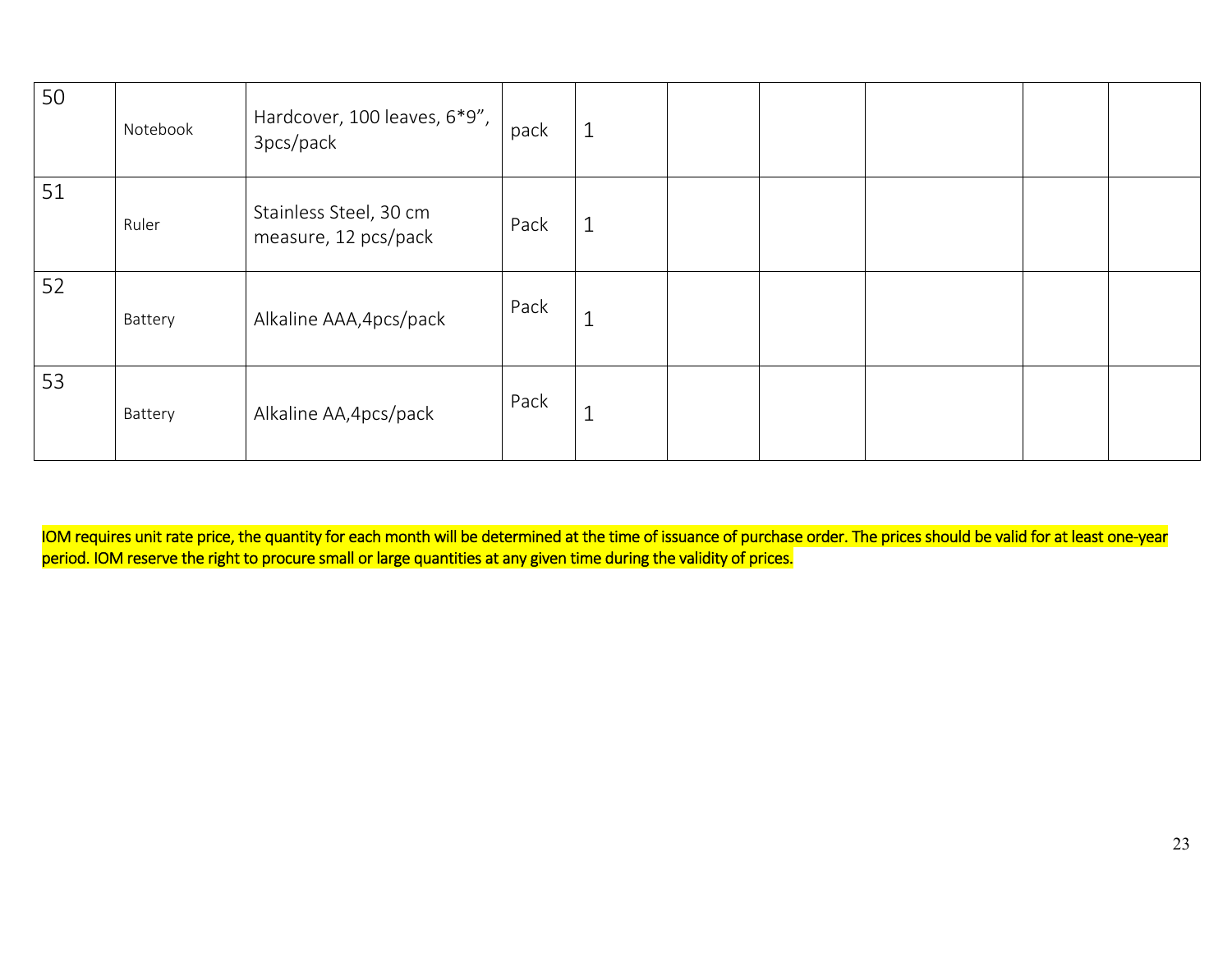*\_\_\_\_\_\_\_\_\_\_\_\_\_\_\_\_\_\_\_\_\_\_\_\_* Supplier's Signature over Printed Name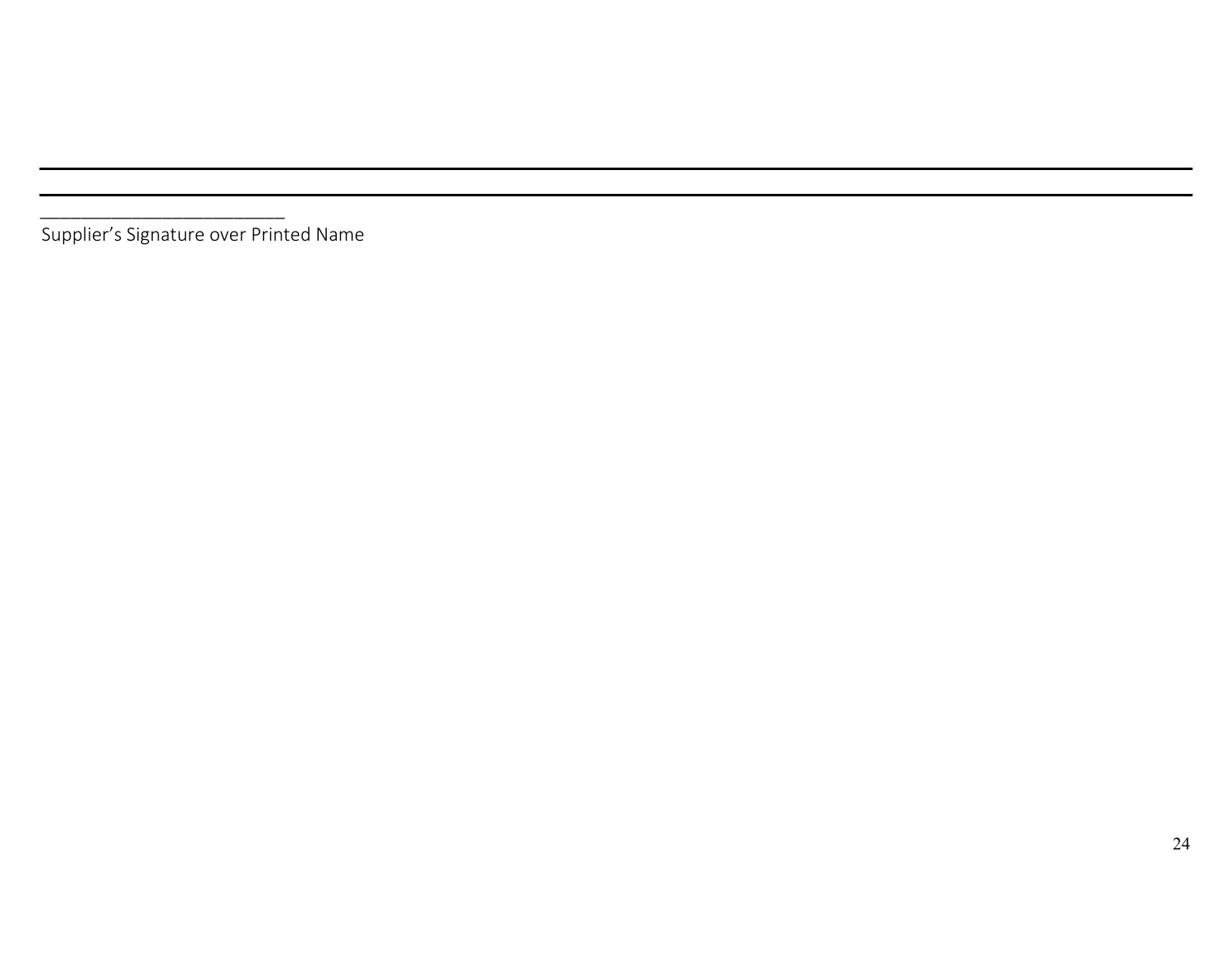# Annex C

# TECHNICAL SPECIFICATIONS

Ref No. : RFQ – NG30‐2020‐081

| Origin                                               |                                                                             |                                |
|------------------------------------------------------|-----------------------------------------------------------------------------|--------------------------------|
|                                                      | <b>IOM'S SPECIFICATIONS</b>                                                 | <b>BIDDER'S SPECIFICATIONS</b> |
| A4 paper                                             | 210x297mm,500 sheet<br>(white color) 80gms                                  |                                |
| A4 paper                                             | 210x297mm,500 sheet<br>(white color) 70gms                                  |                                |
| A3 paper                                             | 297x420mm (500 sheet,<br>white colour) 80gm                                 |                                |
| <b>Glossy Papers</b>                                 | Thick glossy paper in<br>different colours                                  |                                |
| Ordinary pen                                         | Crystal Ultra fine (big)                                                    |                                |
| Post-it notes (small)                                | 500 sheets, 76*76mm,<br>$3*3"$                                              |                                |
| 500 sheets, 3*5",<br>Post-it notes (big)<br>76*12mm. |                                                                             |                                |
| Staples pin (small<br>size)                          | Kangaroo, 24/6-1m                                                           |                                |
| Arch files                                           | Elfen, 50pcs/box                                                            |                                |
| Flip chart paper                                     | 10pcs/bundle                                                                |                                |
| Calculator                                           | Non-scientific, MJ-120D<br>plus, 12 digits, 100 steps<br>check and re-check |                                |
| Office flat file                                     | White, 100pcs/pack                                                          |                                |
| permanent maker                                      | 12 pcs/pack                                                                 |                                |
| White board marker                                   | 10pcs/pack                                                                  |                                |
| Adaptor                                              | 13A/250V, 10pcs/pack                                                        |                                |
| USB flash drive                                      | 16gb                                                                        |                                |
| USB flash drive                                      | 32gb                                                                        |                                |
| Glue stick                                           | UHU stick, 12 x21g tray,<br>12pcs/pack                                      |                                |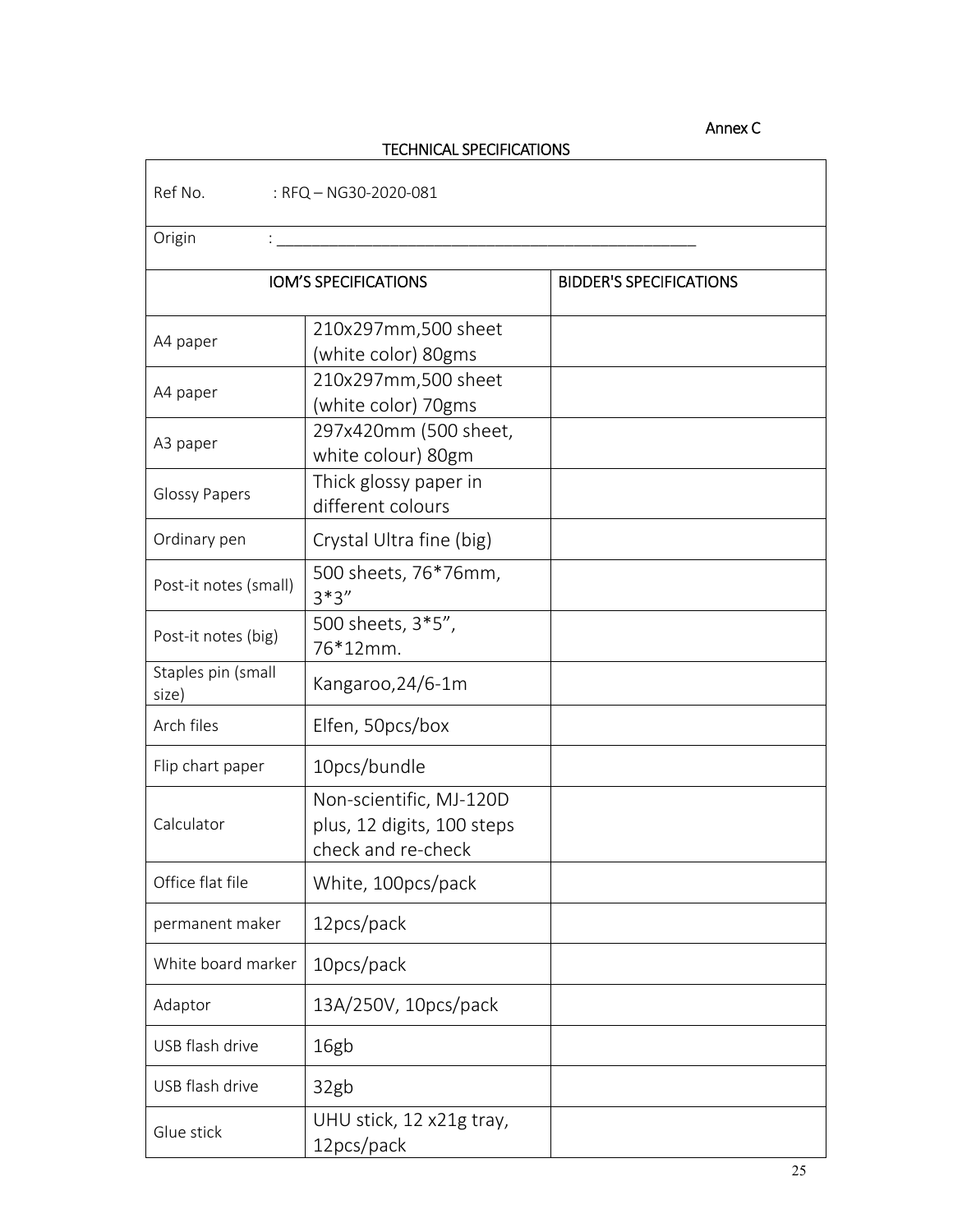| Liquid gum          | 150ml                                                                                            |  |
|---------------------|--------------------------------------------------------------------------------------------------|--|
| Highlighter         | 10pcs/pack                                                                                       |  |
| Plastic folders     | With elastic rope,<br>12pcs/pack                                                                 |  |
| Envelop             | A4-Size, 25pcs/pack                                                                              |  |
| White board         | Size 90 x 120                                                                                    |  |
| Notice board        | Size 60 x 90                                                                                     |  |
| Masking tape        | Paper tape, 9pcs/roll                                                                            |  |
| Cello tape          | Transparent, 6pcs/roll                                                                           |  |
| Mouse               | Wireless                                                                                         |  |
| Post it stickers    | "sign here" post it for<br>indicating signature places<br>on documents,<br>100pcs/pack           |  |
| Binder clip         | 51mm, 12pcs/pack                                                                                 |  |
| <b>Binder clips</b> | 41mm, 12pcs/pack                                                                                 |  |
| <b>Binder clips</b> | 32mm, 12pcs/pack                                                                                 |  |
| Eraser              | Rubber, 20pcs/pack                                                                               |  |
| Sharpener           | Plastic, 12pcs/pack                                                                              |  |
| Pencil              | HB, 12pcs/pack                                                                                   |  |
| Mouse pad           |                                                                                                  |  |
| Push pin            | For notice board,<br>100pcs/box, 10box/pack                                                      |  |
| Color paper clips   | 28mm, 100pcs/box,<br>10box/pack                                                                  |  |
| Scissor             | 1.8mm, 12pcs/pack                                                                                |  |
| Correction pen      | Multipurpose & quick dry,<br>12pcs/pack                                                          |  |
| Staple pin remover  | Suitable to remove 10,<br>24/6, 26/6, B8(1/4") & US<br>standard staples with lock,<br>10pcs/pack |  |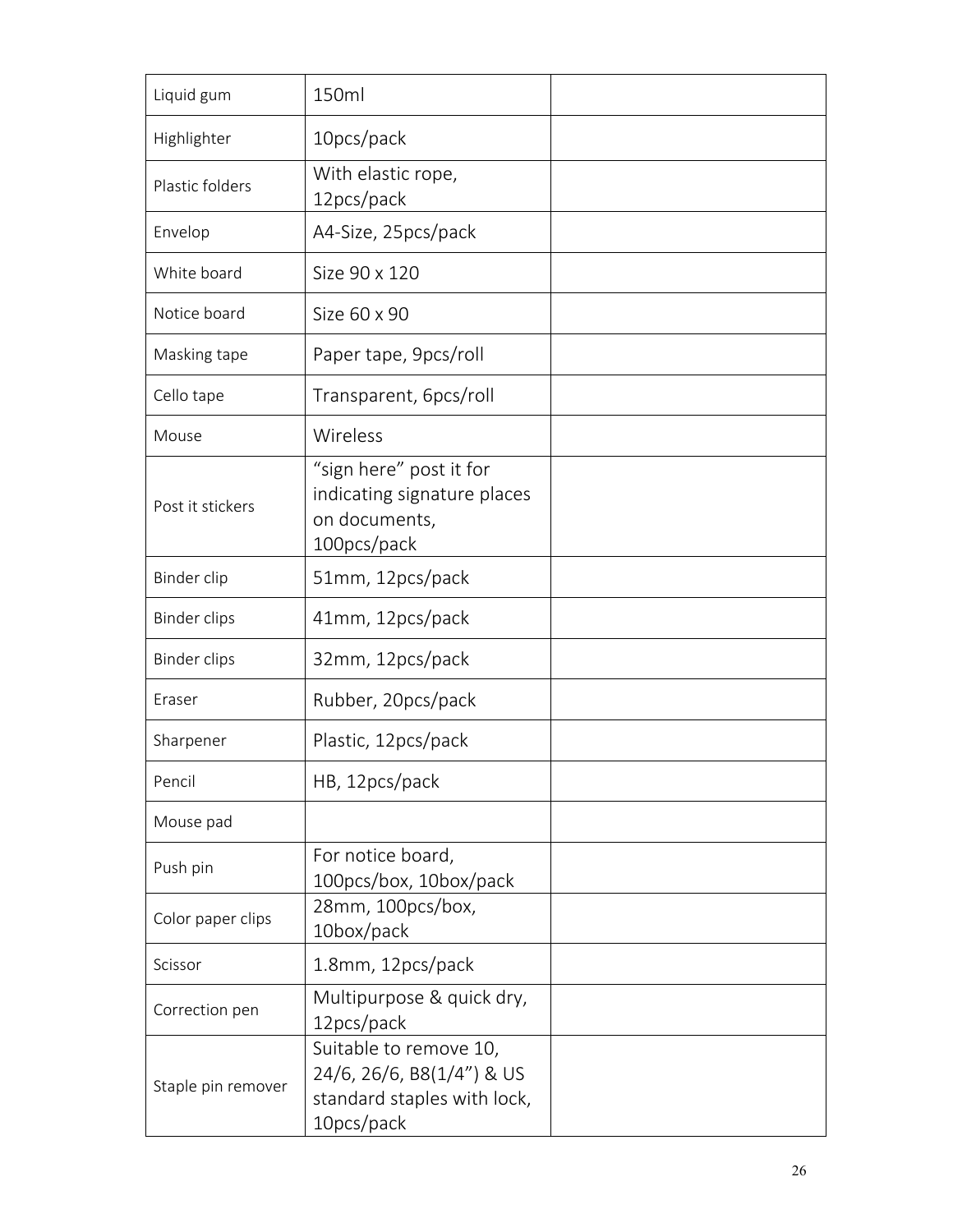| Heavy duty puncher                              | Max capacity 210 sheets                                       |  |
|-------------------------------------------------|---------------------------------------------------------------|--|
| Puncher                                         | Max capacity 30<br>sheets/80gms paper                         |  |
| Plastic folders                                 | Bishop Plastic folders with<br>button fastener,<br>12pcs/pack |  |
| Small size, 24/6-26/6,<br>Stapler<br>10pcs/pack |                                                               |  |
| Stapler                                         | Medium size, 26/6-<br>24/6,10pcs/pack                         |  |
| Stapler                                         | Giant/industrial, 6mm-<br>24mm                                |  |
| Punched pocket<br>files                         | Transparent, A4,<br>100pcs/pack                               |  |
| L-Shaped plastic<br>files                       | Transparent, A4,<br>12pcs/pack                                |  |
| Ruler                                           | Plastic, 30cm measure<br>12pcs/pack                           |  |
| Notebook                                        | Hardcover, 100 leaves,<br>$6*9"$ , 3pcs/pack                  |  |
| Ruler                                           | Stainless Steel, 30 cm<br>measure, 12 pcs/pack                |  |
| Battery                                         | Alkaline AAA, 4pcs/pack                                       |  |
| Battery                                         | Alkaline AA, 4pcs/pack                                        |  |

*Supplier's authorized signature over printed name* 

*\_\_\_\_\_\_\_\_\_\_\_\_\_\_\_\_\_\_\_\_\_\_\_\_\_\_\_\_\_\_\_\_\_\_\_\_\_\_\_*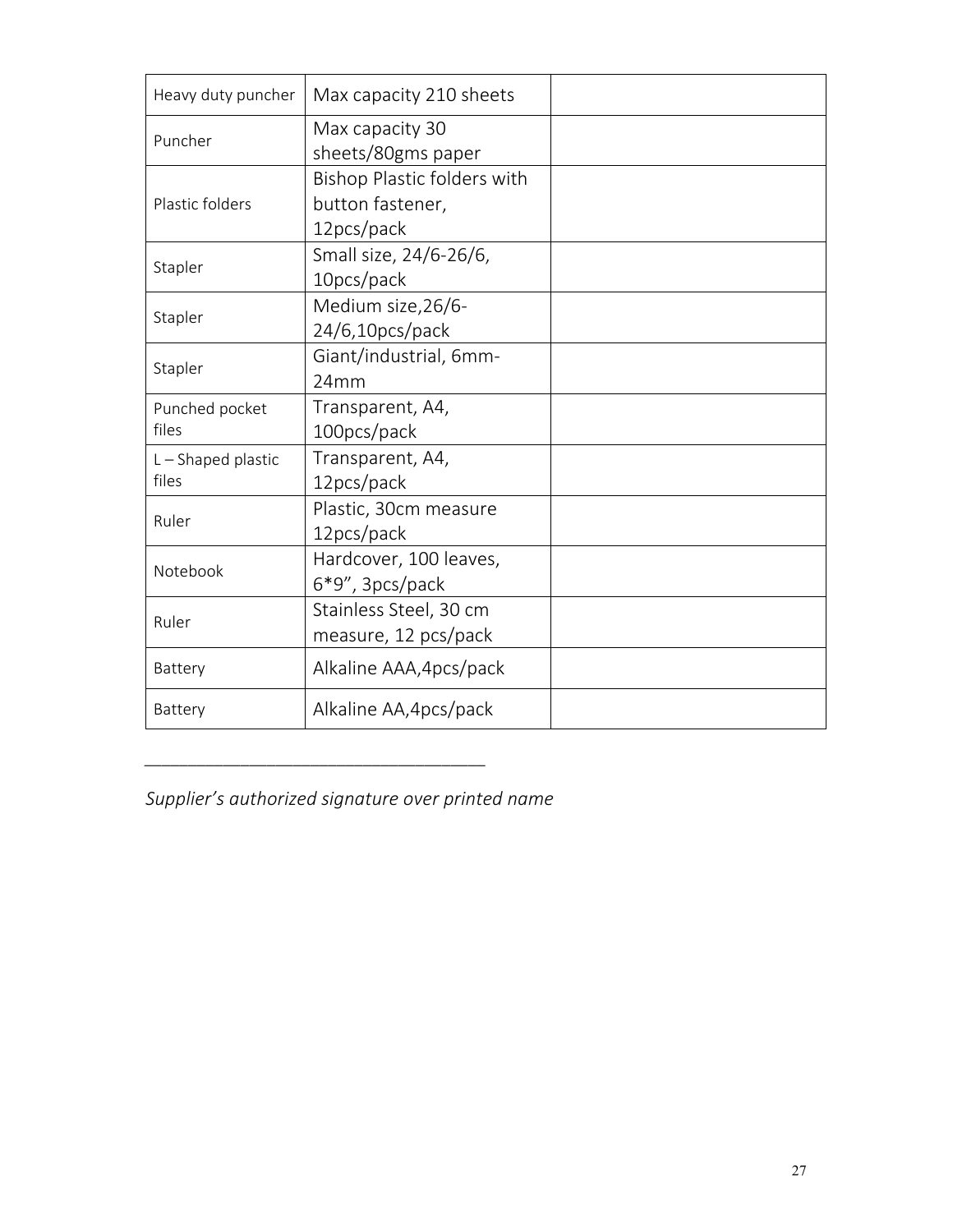## VENDORS INFORMATION SHEET (VIS)

# *[insert here IOM Standard Vendors Information Sheet (VIS) and other required eligibility requirement if any]*

# VENDOR INFORMATION SHEET (VIS)

Name of the Company

| Address | □                                                                 |                                                 |        | □        |                   |        |                                                                                                                        |
|---------|-------------------------------------------------------------------|-------------------------------------------------|--------|----------|-------------------|--------|------------------------------------------------------------------------------------------------------------------------|
|         |                                                                   | Leased                                          |        |          | Owned             |        | Area: sqm                                                                                                              |
|         | House No                                                          |                                                 |        |          |                   |        |                                                                                                                        |
|         | <b>Street Name</b>                                                |                                                 |        |          |                   |        |                                                                                                                        |
|         | Postal Code                                                       |                                                 |        |          |                   |        | <u> 1989 - Johann Stoff, amerikansk politiker (* 1908)</u>                                                             |
|         | City                                                              |                                                 |        |          |                   |        | <u> 1989 - Johann John Stone, markin sanadi amerikan bahasa dalam berasal dalam berasal dalam berasal dalam berasa</u> |
|         | Region                                                            |                                                 |        |          |                   |        |                                                                                                                        |
|         | Country                                                           |                                                 |        |          |                   |        |                                                                                                                        |
|         | Contact Numbers/Address                                           |                                                 |        |          |                   |        |                                                                                                                        |
|         |                                                                   |                                                 |        |          |                   |        | Telephone Nos. ________________________________Contact Person: __________________                                      |
|         | Fax No.                                                           | <u> 1989 - Johann John Stone, mars et al. (</u> |        |          |                   |        |                                                                                                                        |
|         |                                                                   |                                                 |        |          |                   |        |                                                                                                                        |
|         |                                                                   |                                                 | П      |          | П                 |        |                                                                                                                        |
|         | Location of Plant/Warehouse                                       |                                                 |        |          |                   |        | Leased Owned Area: sqm                                                                                                 |
|         |                                                                   |                                                 |        |          |                   |        |                                                                                                                        |
|         |                                                                   |                                                 |        |          |                   |        |                                                                                                                        |
|         |                                                                   | □                                               |        |          | $\Box$            | $\Box$ |                                                                                                                        |
|         | Business Organization Corporation Partnership Sole Proprietorship |                                                 |        |          |                   |        |                                                                                                                        |
|         |                                                                   |                                                 |        |          |                   |        | Business License No.: ______________ Place/Date Issued:____________ Expiry Date __________                             |
|         |                                                                   |                                                 |        |          |                   |        | No. of Personnel ________________Regular ________________Contractual/Casual _______________                            |
|         | Nature of Business/Trade                                          |                                                 |        |          |                   |        |                                                                                                                        |
| $\Box$  |                                                                   |                                                 | □      |          |                   | ப      |                                                                                                                        |
|         | Manufacturer                                                      |                                                 |        |          | Authorized Dealer |        | <b>Information Services</b>                                                                                            |
| □       | Wholesaler                                                        |                                                 | □      | Retailer |                   | □      | Computer Hardware                                                                                                      |
|         |                                                                   |                                                 | $\Box$ |          |                   | $\Box$ |                                                                                                                        |
| □       | Trader                                                            |                                                 |        | Importer |                   |        | Service Bureau                                                                                                         |
|         |                                                                   |                                                 | □      |          |                   | □      |                                                                                                                        |
| $\Box$  | Site Development/<br>Construction                                 |                                                 |        |          | Consultancy       |        |                                                                                                                        |
|         |                                                                   |                                                 |        |          |                   |        |                                                                                                                        |
|         | Number of Years in business:                                      |                                                 |        |          |                   |        |                                                                                                                        |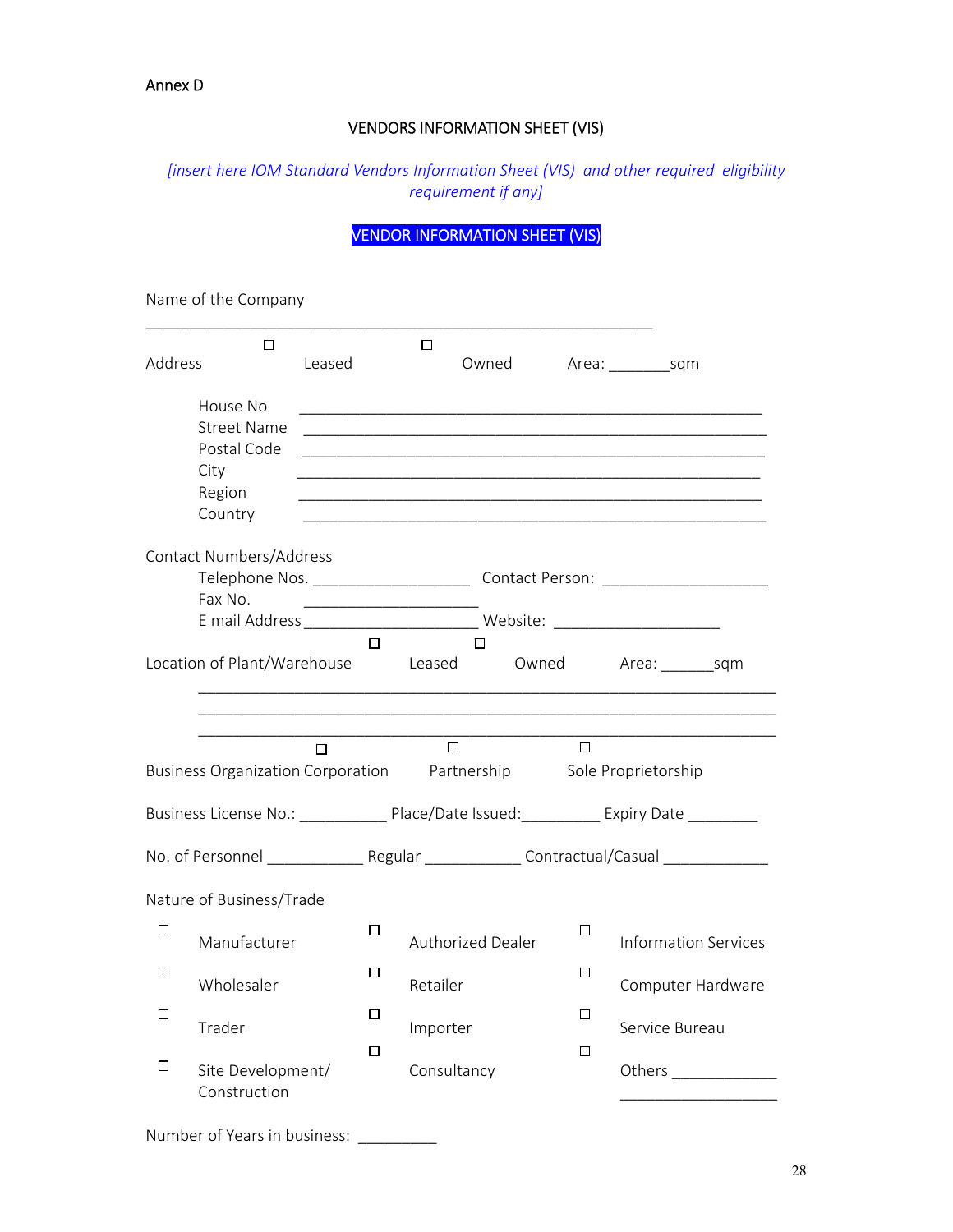# Complete Products & Services

| Payment Details                                                                                                                                                      |              |                      |            |        |                      |             |                            |
|----------------------------------------------------------------------------------------------------------------------------------------------------------------------|--------------|----------------------|------------|--------|----------------------|-------------|----------------------------|
| □<br>Payment Method<br>□                                                                                                                                             | Cash         | $\Box$<br>Check<br>□ | □          | □      | <b>Bank Transfer</b> | □<br>$\Box$ | Others                     |
| Currency<br>П                                                                                                                                                        | Loc.Currency | $\Box$               | <b>USD</b> | □      | <b>EUR</b>           |             | Others                     |
| Terms of Payment<br>invoice                                                                                                                                          | 30 days      |                      | 15 days    |        |                      |             | 7 days upon receipt of     |
| П<br>Advance Payment                                                                                                                                                 | Yes          | $\Box$               | <b>No</b>  | $\Box$ |                      |             | % of the Total PO/Contract |
| <b>Bank Details:</b>                                                                                                                                                 |              |                      |            |        |                      |             |                            |
| <b>Bank Name</b><br><b>Bldg and Street</b><br>City<br>Country<br>Postal Code<br>Country<br><b>Bank Account Name</b><br>Bank Account No.<br>Swift Code<br>Iban Number |              |                      |            |        |                      |             |                            |

# Key Personnel & Contacts *(Authorized to sign and accept PO/Contracts & other commercial documents)*

| Name | Title/Position | Signature |
|------|----------------|-----------|
|      |                |           |
|      |                |           |
|      |                |           |
|      |                |           |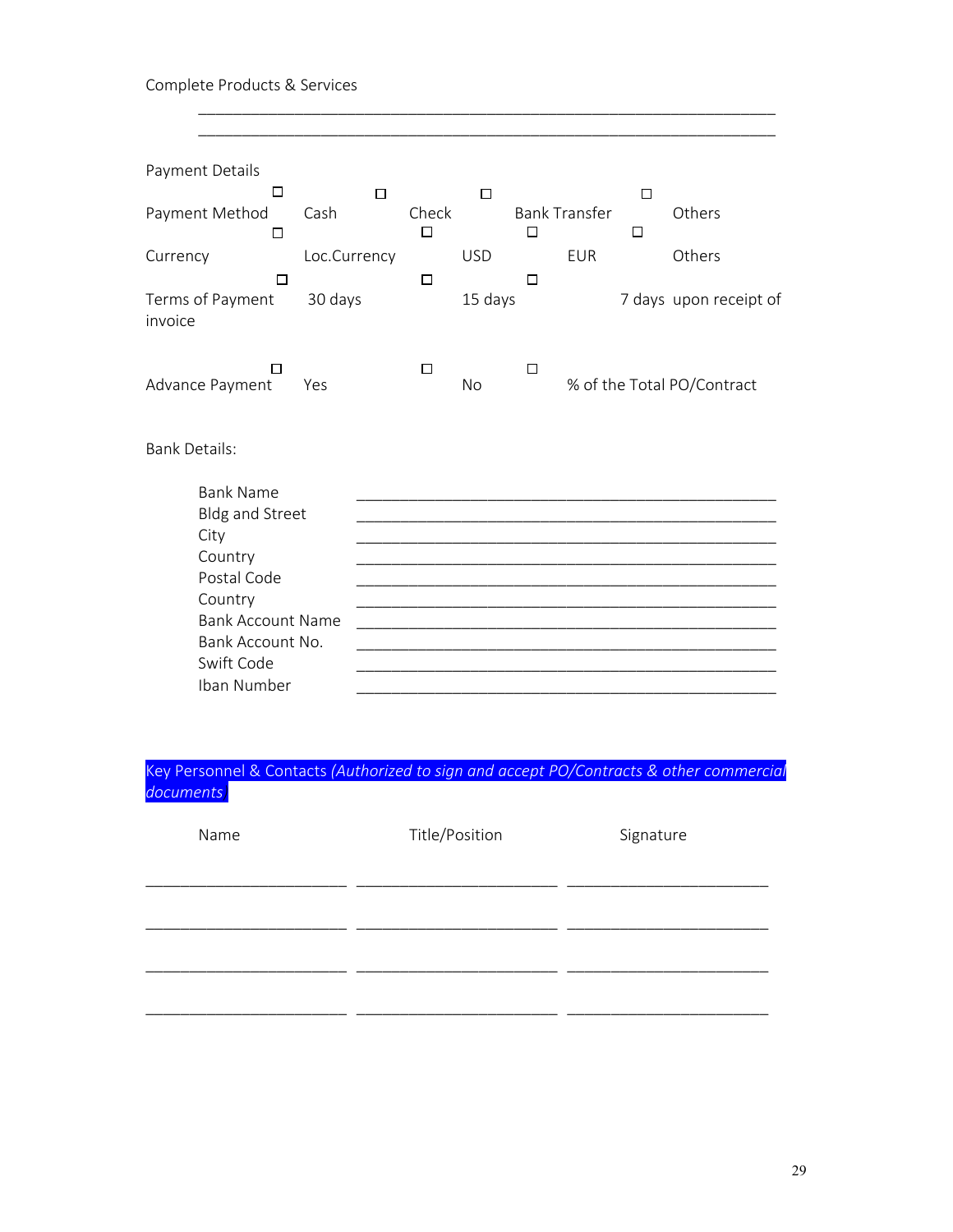Companies with whom you have been dealing for the past two years with approximate value in US Dollars:

| Company Name                                                   | <b>Business Value</b> | Contact Person/Tel. No.                                                               |
|----------------------------------------------------------------|-----------------------|---------------------------------------------------------------------------------------|
|                                                                |                       |                                                                                       |
|                                                                |                       |                                                                                       |
|                                                                |                       |                                                                                       |
|                                                                |                       |                                                                                       |
|                                                                |                       | Have you ever provided products and/or services to any mission/office of IOM?         |
| □<br>Yes                                                       | □<br>No               |                                                                                       |
| and/or services.                                               |                       | If yes, list the department and name of the personnel to whom you provided such goods |
| Name of Person                                                 | Mission/Office        | Items Purchased                                                                       |
|                                                                |                       |                                                                                       |
|                                                                |                       |                                                                                       |
|                                                                |                       |                                                                                       |
|                                                                |                       |                                                                                       |
| employed with IOM? If yes, kindly state name and relationship. |                       | Do you have any relative who worked with us at one time or another, or are presently  |
|                                                                |                       |                                                                                       |
|                                                                |                       |                                                                                       |
|                                                                |                       |                                                                                       |
| Trade Reference                                                |                       |                                                                                       |

Company **Contact Person** Contact Number \_\_\_\_\_\_\_\_\_\_\_\_\_\_\_\_\_\_\_\_\_\_\_ \_\_\_\_\_\_\_\_\_\_\_\_\_\_\_\_\_\_\_\_\_\_\_ \_\_\_\_\_\_\_\_\_\_\_\_\_\_\_\_\_\_\_\_\_\_\_ \_\_\_\_\_\_\_\_\_\_\_\_\_\_\_\_\_\_\_\_\_\_\_ \_\_\_\_\_\_\_\_\_\_\_\_\_\_\_\_\_\_\_\_\_\_\_ \_\_\_\_\_\_\_\_\_\_\_\_\_\_\_\_\_\_\_\_\_\_\_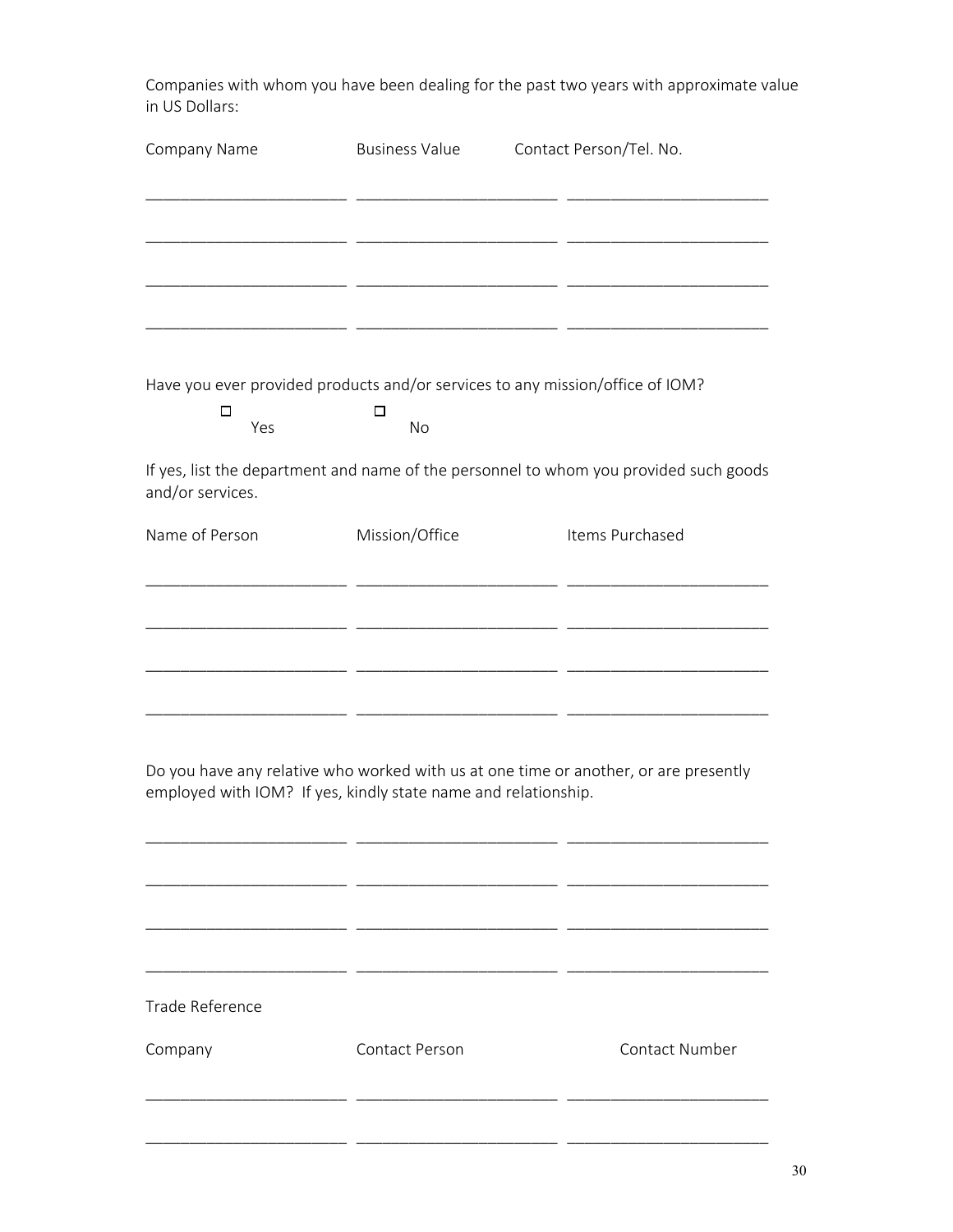# **Banking Reference**

| Bank | Contact Person | Contact Number |  |  |
|------|----------------|----------------|--|--|
|      |                |                |  |  |
|      |                |                |  |  |
|      |                |                |  |  |
|      |                |                |  |  |

 $\overline{\phantom{a}}$ 

 $\overline{a}$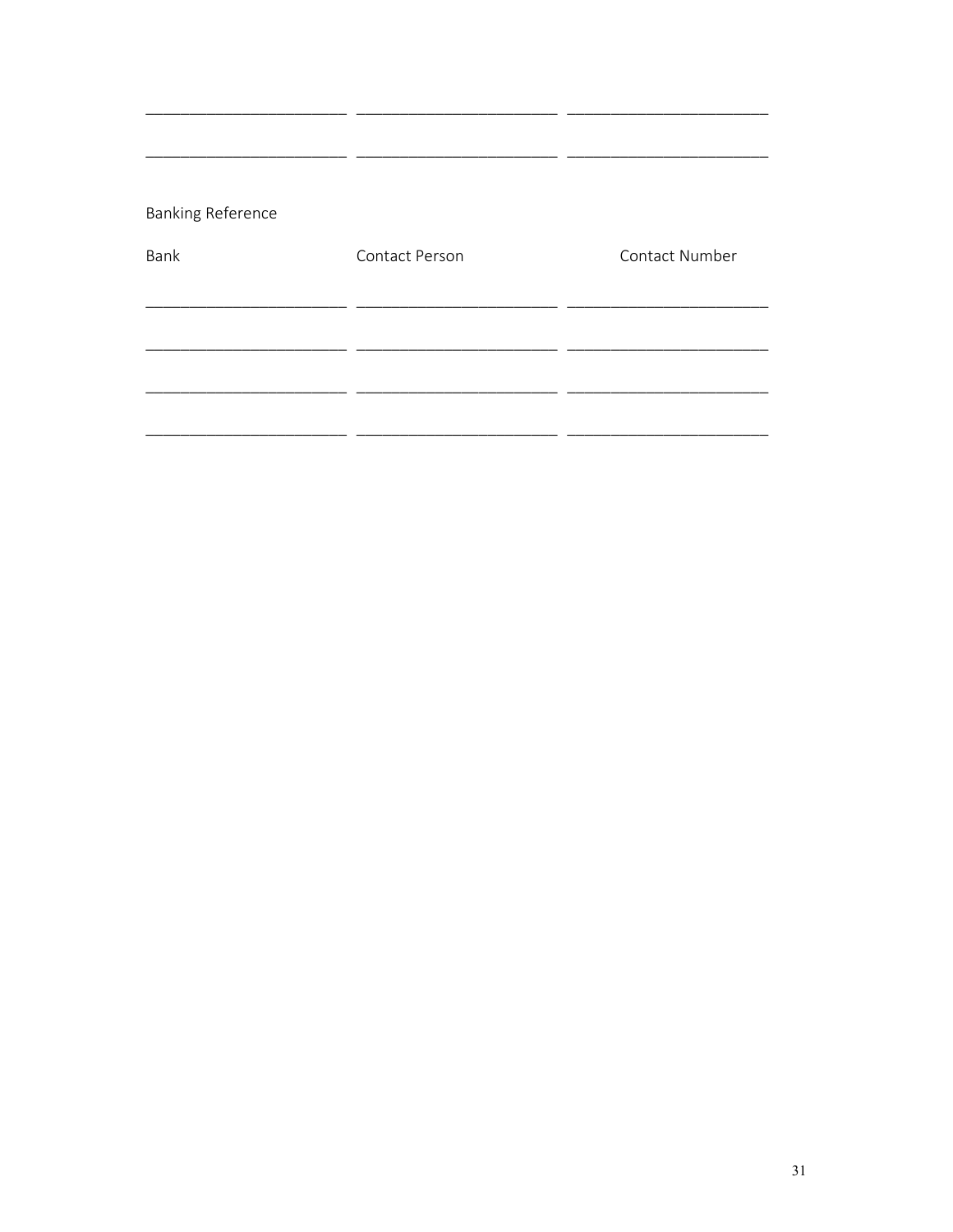### REQUIREMENTS CHECK LIST

| No.            |                                                                                                                                                                                                                 | For IOM use only |                   |  |
|----------------|-----------------------------------------------------------------------------------------------------------------------------------------------------------------------------------------------------------------|------------------|-------------------|--|
|                | Document                                                                                                                                                                                                        | Submitted        | Not<br>Applicable |  |
| $\mathbf{1}$   | Company Profile (including the names of owners, key<br>officers, technical personnel)                                                                                                                           |                  |                   |  |
| $\overline{2}$ | Company's Articles of Incorporation, Partnership or<br>Corporation, whichever is applicable, including<br>amendments thereto, if any.                                                                           |                  |                   |  |
| 3              | Certificate of Registration from host country's Security<br>& Exchange Commission or similar government<br>agency/department/ministry                                                                           |                  |                   |  |
| $\overline{4}$ | Valid Government Permits/Licenses                                                                                                                                                                               |                  |                   |  |
| 5              | Audited Financial Statements for the last 3 years*                                                                                                                                                              |                  |                   |  |
| 6              | Certificates from the Principals (e.g. Manufacturer's<br>Authorization, Certificate of Exclusive Distributorship,<br>Any certificate for the purpose, indicating name,<br>complete address and contact details) |                  |                   |  |
| $\overline{7}$ | Catalogues/Brochures                                                                                                                                                                                            |                  |                   |  |
| 8              | List of Plants/Warehouse/Service Facilities                                                                                                                                                                     |                  |                   |  |
| 9              | List of Offices/Distribution Centers/Service Centers                                                                                                                                                            |                  |                   |  |
| 10             | Quality and Safety Standard Document / ISO 9001                                                                                                                                                                 |                  |                   |  |
| 11             | List of all contracts entered into for the last 3 years<br>(indicate whether completed or ongoing) *                                                                                                            |                  |                   |  |
| 12             | Certification that Non-performance of contract did not<br>occur within the last 3 years prior to application for<br>evaluation based on all information on fully settled<br>disputes or litigation              |                  |                   |  |
| 13             | For Construction Projects: List of machines &<br>equipment (include brand, capacity and indication if<br>the equipment are owned or leased by the Contractor)                                                   |                  |                   |  |

Please submit the following documents together with the Information Sheet:

\* For Competitive Biddings, number of years may increase depending on the estimated contract amount.

\*\* Indicate if an item is not applicable. Failure to provide any of the documents mentioned above will result in automatic "failed" rating.

I hereby certify that the information above are true and correct. I am also authorizing IOM to validate all claims with concerned authorities.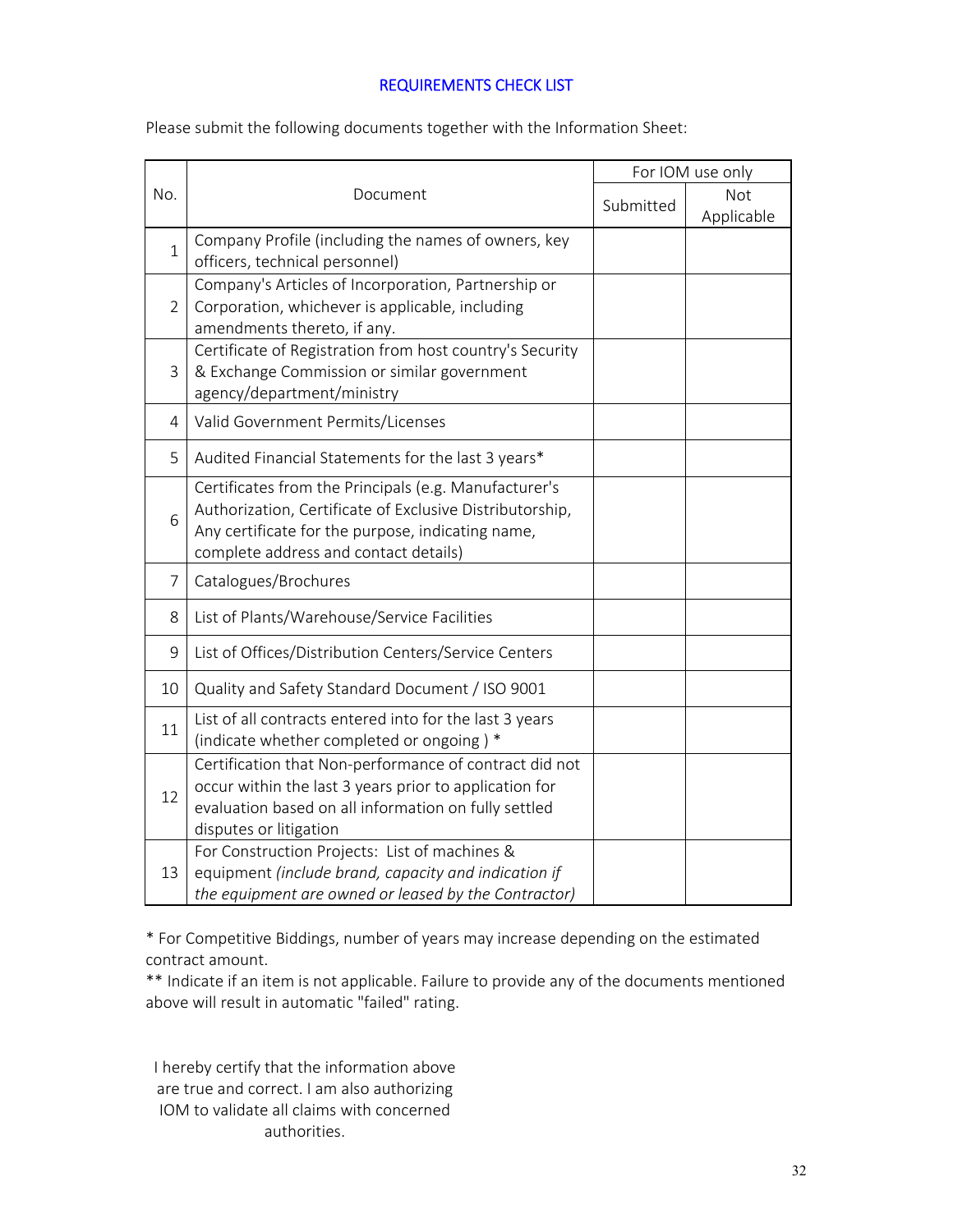|               |                                                                                                             |        |                  |        | Received by:                                                          |
|---------------|-------------------------------------------------------------------------------------------------------------|--------|------------------|--------|-----------------------------------------------------------------------|
|               |                                                                                                             |        |                  |        |                                                                       |
|               | Signature                                                                                                   |        |                  |        | Signature                                                             |
|               | Printed Name                                                                                                |        |                  |        | Printed Name                                                          |
|               | Position/Title                                                                                              |        |                  |        | Position/Title                                                        |
|               | Date                                                                                                        |        |                  |        | Date                                                                  |
|               |                                                                                                             |        | FOR IOM USE ONLY |        |                                                                       |
| Account Group | Purchasing Organization                                                                                     |        |                  |        |                                                                       |
| Industry      | $\Box$<br>001                                                                                               | $\Box$ | 002              | $\Box$ | 003                                                                   |
|               | where 001 - Transportation related to movement of migrants<br>002 - Goods (e.g. supplies, materials, tools) |        |                  |        | 003 - Services (e.g. professional services, consultancy, maintenance) |
| Vendor Type   | $\Box$<br>Global                                                                                            | □      | Local            |        |                                                                       |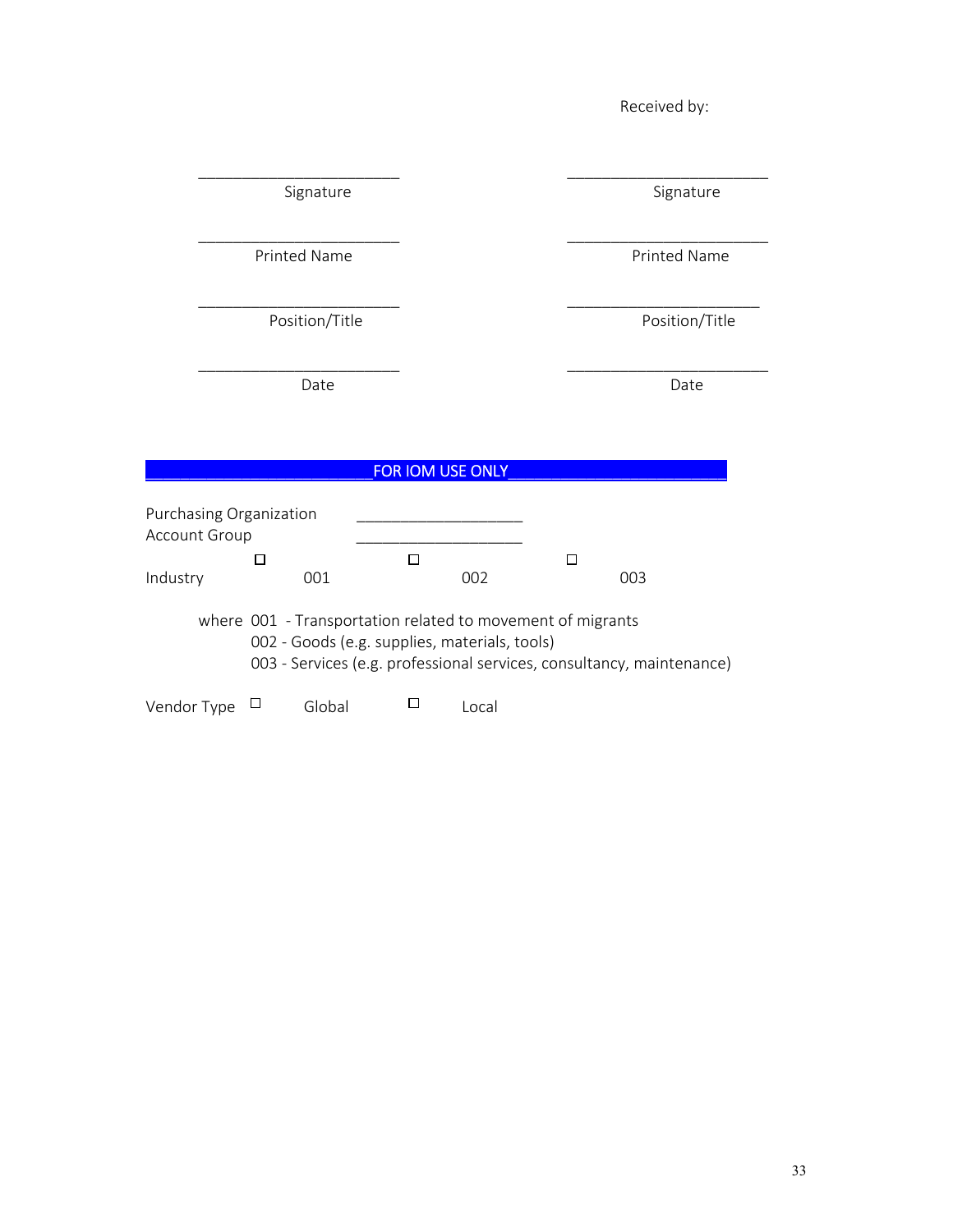| IOM office-specific Ref. No.: |  |
|-------------------------------|--|
| IOM Project Code:             |  |
| LEG Approval Code /           |  |
| Checklist Code                |  |

### AGREEMENT FOR THE SUPPLY AND DELIVERY OF GOODS Between The International Organization for Migration And [Name of the Other Party]

This Agreement for the Supply and Delivery of Goods (the "Agreement") is entered into by the International Organization for Migration ("IOM") of [insert address] represented by [insert Name, Title of Chief of Mission], hereinafter referred to as "IOM," and [Name of the Supplier] of [insert address], represented by [insert Name, Title of the representative of the Supplier], hereinafter referred to as the the "Supplier" on [insert date]. IOM and the Supplier are also hereinafter referred to individually as a "Party" and collectively as the "Parties."

### 1. Introduction and Integral Documents

The Supplier agrees to provide IOM with [insert description of goods] in accordance with the terms and conditions of this Agreement and its Annexes, if any.

The following documents form an integral part of this Agreement: [*add or delete as required*]

- a) Annex A Bid/Quotation Form;
- b) **Annex B** Price Schedule;
- c) Annex C Delivery Schedule and Technical Specifications;
- d) Annex D ‐ Accepted Notice of Award (NOA); and
- e) Annex E Performance Security.

#### 2. Goods/Services Supplied

2.1. The Supplier agrees to supply the Goods to IOM in strict accordance with the specifications, and at the price stated for each item outlined below:

| No. | Description | Project budget<br>line/<br><b>WBS</b> | Qty | Unit | <b>Unit Price</b> | Total |
|-----|-------------|---------------------------------------|-----|------|-------------------|-------|
|     |             |                                       |     |      |                   |       |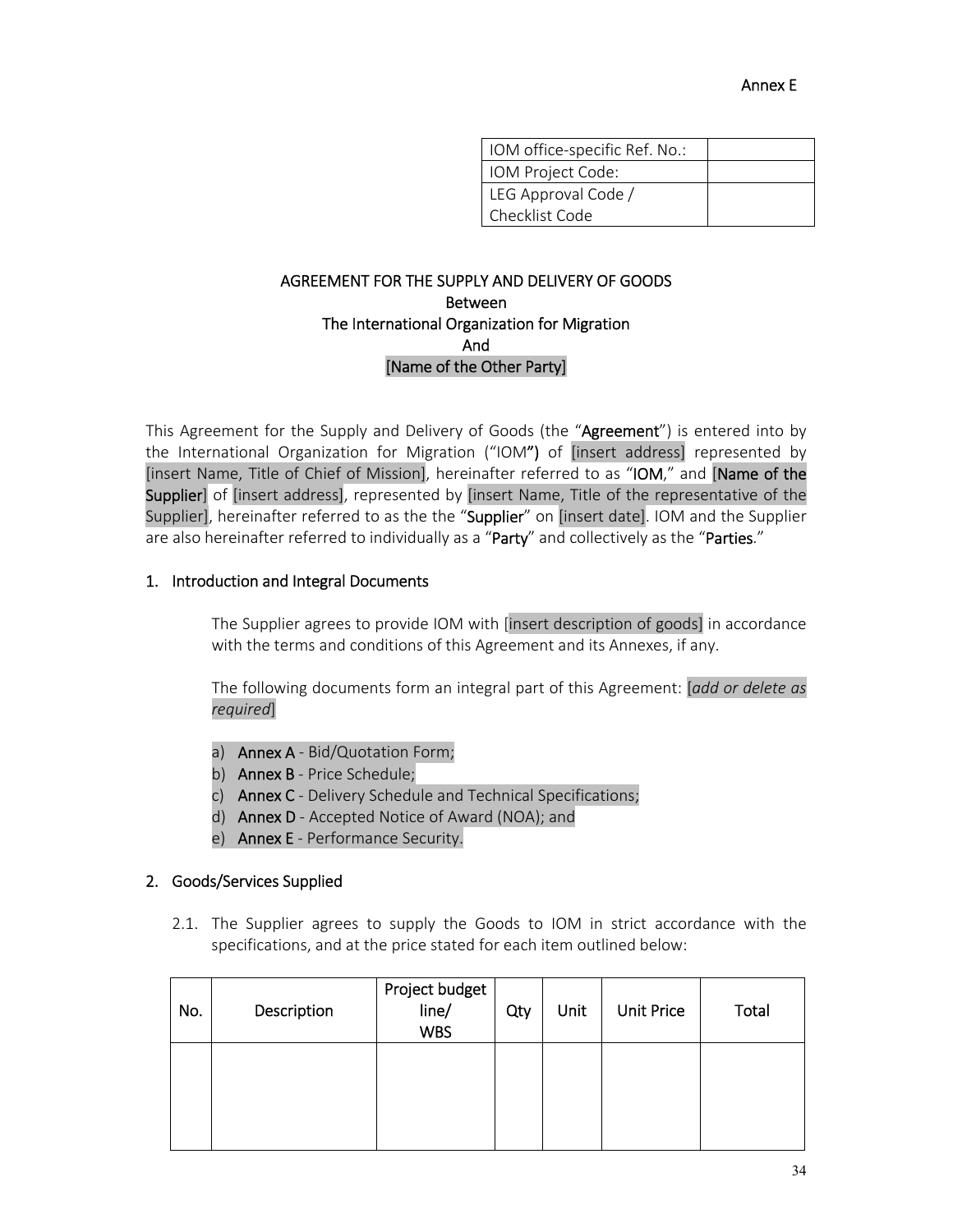- 2.2 The Supplier agrees to supply the following incidental services (the "Incidental Services"): [*add or delete as required*]
	- (a) Performance or supervision of on‐site assembly and/or start‐up of the supplied Goods;
	- (b) Furnishing of tools required for assembly and/or maintenance of the supplied Goods;
	- (c) Furnishing of a detailed operations and maintenance manual for each appropriate unit of the supplied Goods;
	- (d) Performance, supervision, maintenance and/or repair of the supplied Goods, for a period of time agreed by the Parties, provided that this service shall not relieve the Supplier of any warranty obligations under this Contract; and
	- (e) Training of IOM's personnel, at the Supplier's plant and/or on‐site, in assembly, start-up, operation, maintenance, and/or repair of the supplied Goods.

# 3. Charges and Payment

- 3.1 The total price for the supply and delivery of the Goods and any Incidental Services under this Agreement is [currency code] [amount in figures] ([amount in words, including currency]) (the "Price").
- 3.2 The Supplier shall invoice IOM [upon delivery of all Goods / upon each delivery] in accordance with this Agreement and payment shall become due 30 (thirty) calendar days after acceptance by IOM of the Goods.
- 3.3 The invoice will be accompanied by the following documents: air way bill number, shipping invoice, packing list, certificate of origin [*add or delete as required*]
- 3.4 Payments shall be made in [currency] (currency code) by bank transfer to the following bank account of the Supplier:

### [bank account details]

- 3.5 The Price specified in Article 3.1 is the total charge to IOM. The Supplier shall be responsible for the payment of all taxes, duties, levies and charges assessed on it in connection with this Agreement.
- 3.6 IOM shall be entitled, without derogating from any other right it may have, to defer payment of part or all of the Price until the Supplier has completed, to the satisfaction of IOM, the delivery of the Goods and the Incidental Services to which those payments relate.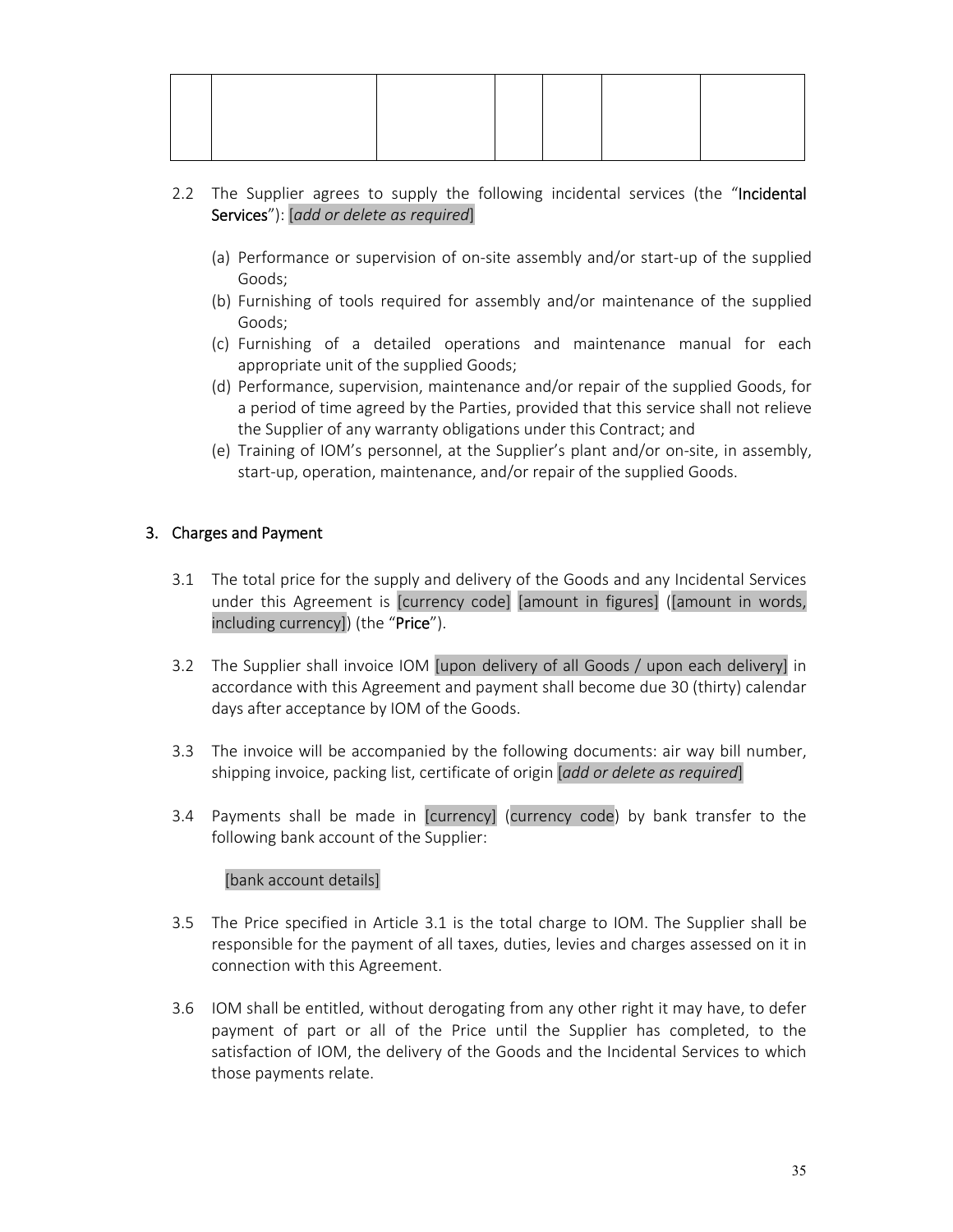# 4. Delivery

- 4.1 The Goods shall be delivered to: [insert place of delivery] on [insert delivery date] by [insert method of delivery or refer to Delivery Schedule annexed]. The cost of delivery is deemed included in the Price specified in Article 3.1 of this Agreement. The Incidental Services as described in Article 2.2 shall be performed at the place of delivery and completed by the same delivery date, unless otherwise stated in Article 2.2 of this Agreement.
- 4.2 In the event of breach of this clause IOM reserves the right to:
	- (a) Terminate this Agreement without liability by giving immediate notice, and to charge the Supplier any loss incurred as a result of the Supplier's failure to make the delivery within the time specified; or
	- (b) Charge a penalty of 0.1% (one‐tenth of one percent) of the Price for every day of delay or breach of the delivery schedule by the Supplier.

# 5. Performance Security (applicable for contracts over USD250,000)

- 5.1 The Supplier shall furnish IOM with a performance security (the "Performance Security") in an amount equivalent to [*10* (ten)] per cent of the Price, to be issued by a reputable bank or company, and in the format acceptable to IOM.
- 5.2 The Performance Security shall serve as the guarantee for the Supplier's faithful performance and compliance with the terms and conditions of this Agreement. The amount of the Performance Security shall not be construed as the limit of the Supplier's liability to IOM, in the event of breach of this Agreement by the Supplier. The Performance Security shall be effective until [insert a date 30 days from the completion of Supplier's obligations] following which it will be discharged by IOM.

### 6. Inspection and Acceptance

- 6.1 Where any annexed Technical Specifications state what inspections and tests are required and where they will be carried out, those terms will prevail in the event of any inconsistency with the provisions in this clause.
- 6.2 IOM or its representative shall have the right to inspect and/or test the Goods at no extra cost to IOM at the premises of the Supplier, at the point of delivery or at the final destination. The Supplier shall facilitate such inspections and provide required assistance.
- 6.3 IOM shall have 30 (thirty) calendar days after proper receipt of the Goods purchased to inspect them and either accept or reject them as non‐conforming with this Agreement. Based on an inspection of a valid sample, IOM may reject the entire delivery. IOM may also charge the cost of inspecting rejected Goods to the Supplier. All rejected Goods will be returned to the Supplier, transportation charges collect, or held by IOM for disposition at Supplier's risk and expense. IOM's right to reject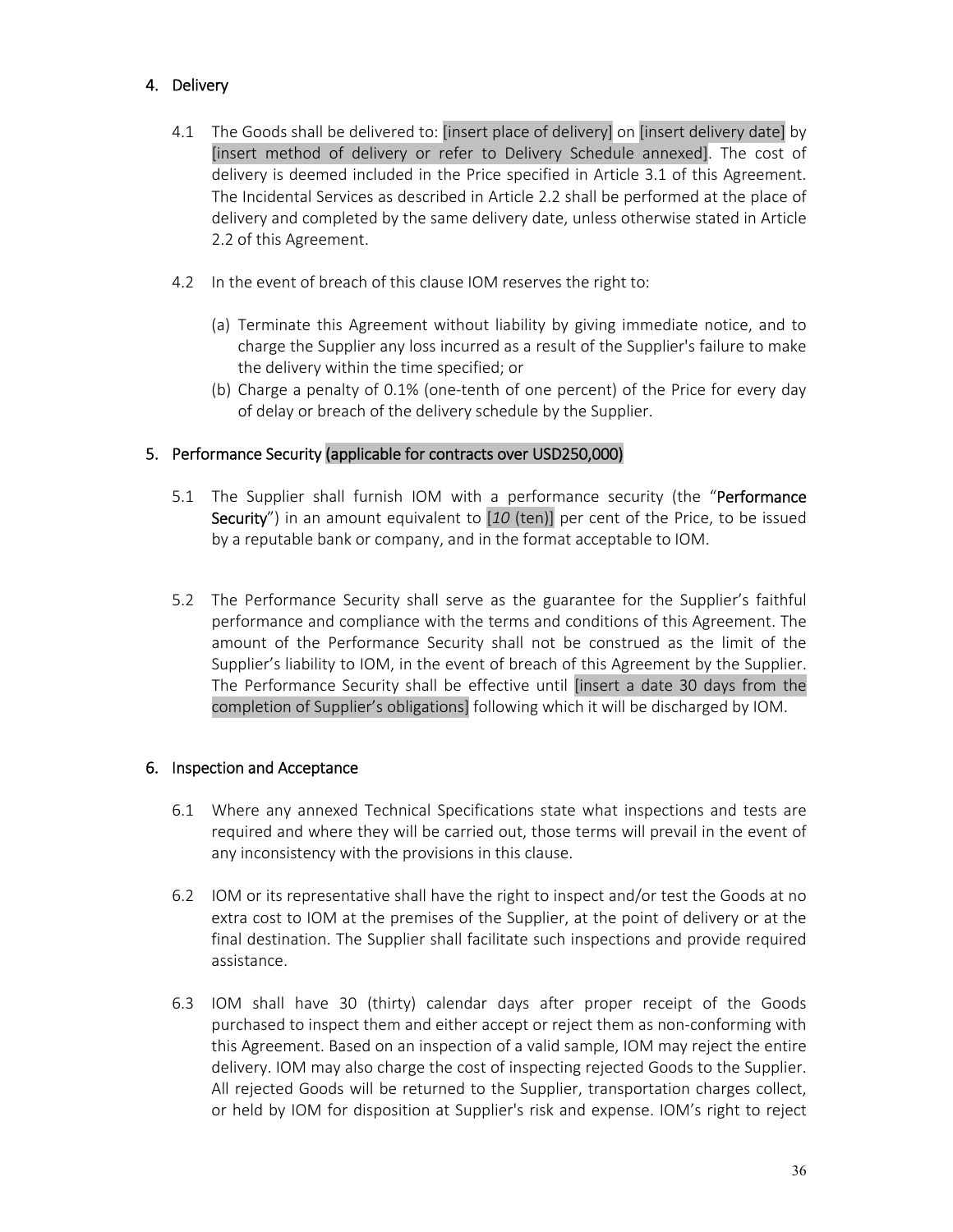the Goods shall not be limited or waived by the Goods having been previously inspected or tested by IOM prior to delivery.

- 6.4 The Supplier agrees that IOM's payment under this Agreement shall not be deemed acceptance of any Goods delivered hereunder.
- 6.5 The Supplier agrees that any acceptance by IOM does not release the Supplier from any warranty or other obligations under this Agreement.
- 6.6 Title to the Goods shall pass to IOM when they are delivered and accepted by IOM. Risk of loss, injury, or destruction of the Goods shall be borne by the Supplier until title passes to IOM.

### 7. Adjustments

- 7.1 IOM reserves the right to change at any time the quantities, packaging, unit size, place, method and/or time of delivery or the Incidental Services to be provided. Where the Goods are being specifically produced for IOM, IOM may also make changes to the drawings, designs or specifications.
- 7.2 The Supplier agrees to proceed with this Agreement in accordance with any such change(s) and to submit a claim request for an equitable adjustment in the Price or delivery terms caused by such change(s).
- 7.3 IOM may deem any claim by the Supplier for equitable adjustments under this clause waived unless asserted in writing within 10 (ten) days from the date of receipt by the Supplier of IOM's change(s).
- 7.4 No change in, modification of, or revision to this Agreement shall be valid unless made in writing and signed by an authorized representative of IOM.

### 8. Packaging

- 8.1 The Supplier must provide proper and adequate packaging in accordance with best commercial practice, to ensure that the Goods being delivered to IOM will be free of damage. Packaging must be adequate to allow for rough handling during transit, exposure to extreme temperatures, salt and precipitation during transit and open storage, with consideration for the type of Goods and transportation mode. IOM reserves the right to reject any delivery that is deemed not to have been packaged adequately.
- 8.2 Packing, marking and documentation shall comply with any requirements or instructions notified by IOM.

#### 9. Warranties

9.1 The Supplier warrants that all Goods supplied under this Contract shall have no defect, arising from design, materials, or workmanship or from any act or omission of the Supplier that may develop under normal use of the supplied Goods in the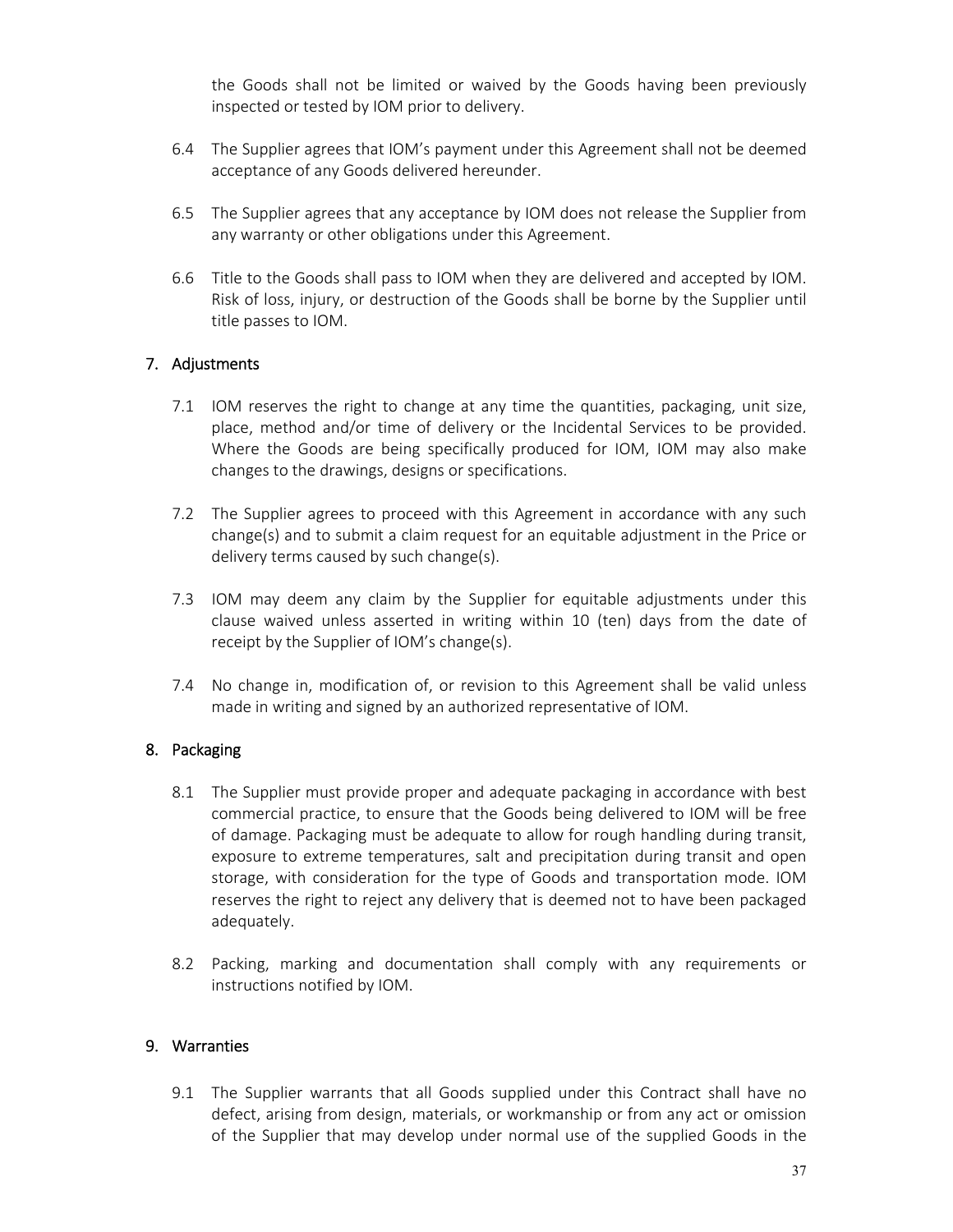conditions prevailing in the country of final destination. This warranty shall remain valid for 12 (twelve) months after the Goods have been delivered to and accepted at the final destination indicated in the Contract.

- 9.2 The Supplier warrants that all Goods supplied under this Contract are new, unused, of the most recent or current models and that they incorporate all recent improvements in design and materials unless provided otherwise in this Contract. All Goods/Services delivered under this Contract will conform to the specifications, drawings, samples, or other descriptions furnished or specified by IOM.
- 9.3 IOM shall promptly notify the Supplier in writing of any claims arising under this warranty.
- 9.4 Upon receipt of such notice, the Supplier shall, within the time period specified in the notice, repair or replace the defective Goods or parts thereof, without cost to IOM.
- 9.5 IOM's continued use of such Goods after notifying the Supplier of their defect or failure to conform or breach of warranty will not be considered a waiver of the Supplier's warranty.
- 9.6 The Supplier further represents and warrants that:
	- (a) It has full title to the Goods, is fully qualified to sell the Goods to IOM, and is a company financially sound and duly licensed, with adequate human resources, equipment, competence, expertise and skills necessary to carry out fully and satisfactorily, within the stipulated completion period, the delivery of the Goods in accordance with this Agreement;
	- (b) It shall comply with all applicable laws, ordinances, rules and regulations when performing its obligations under this Agreement;
	- (c) In all circumstances it shall act in the best interests of IOM;
	- (d) No official, employee or agent of IOM or any third party has received from, will be offered by, or will receive from the Supplier any direct or indirect benefit arising from this Agreement or award thereof;
	- (e) It has not misrepresented or concealed any material facts in the procuring of this Agreement;
	- (f) The Supplier, its staff or shareholders have not previously been declared by IOM ineligible to be awarded contracts by IOM;
	- $(g)$  It shall abide by the highest ethical standards in the performance of this Agreement, which includes not engaging in any discriminatory or exploitative practice or practice inconsistent with the rights set forth in the Convention on the Rights of the Child;
	- (h) The prices for the Goods under this Agreement do not exceed those offered for similar goods to Supplier's other customers;
	- (i) The Price specified in Article 3.1 of this Agreement shall constitute the sole remuneration of the Supplier in connection with this Agreement. The Supplier shall not accept for its own benefit any trade commission, discount or similar payment in connection with activities pursuant to this Agreement or the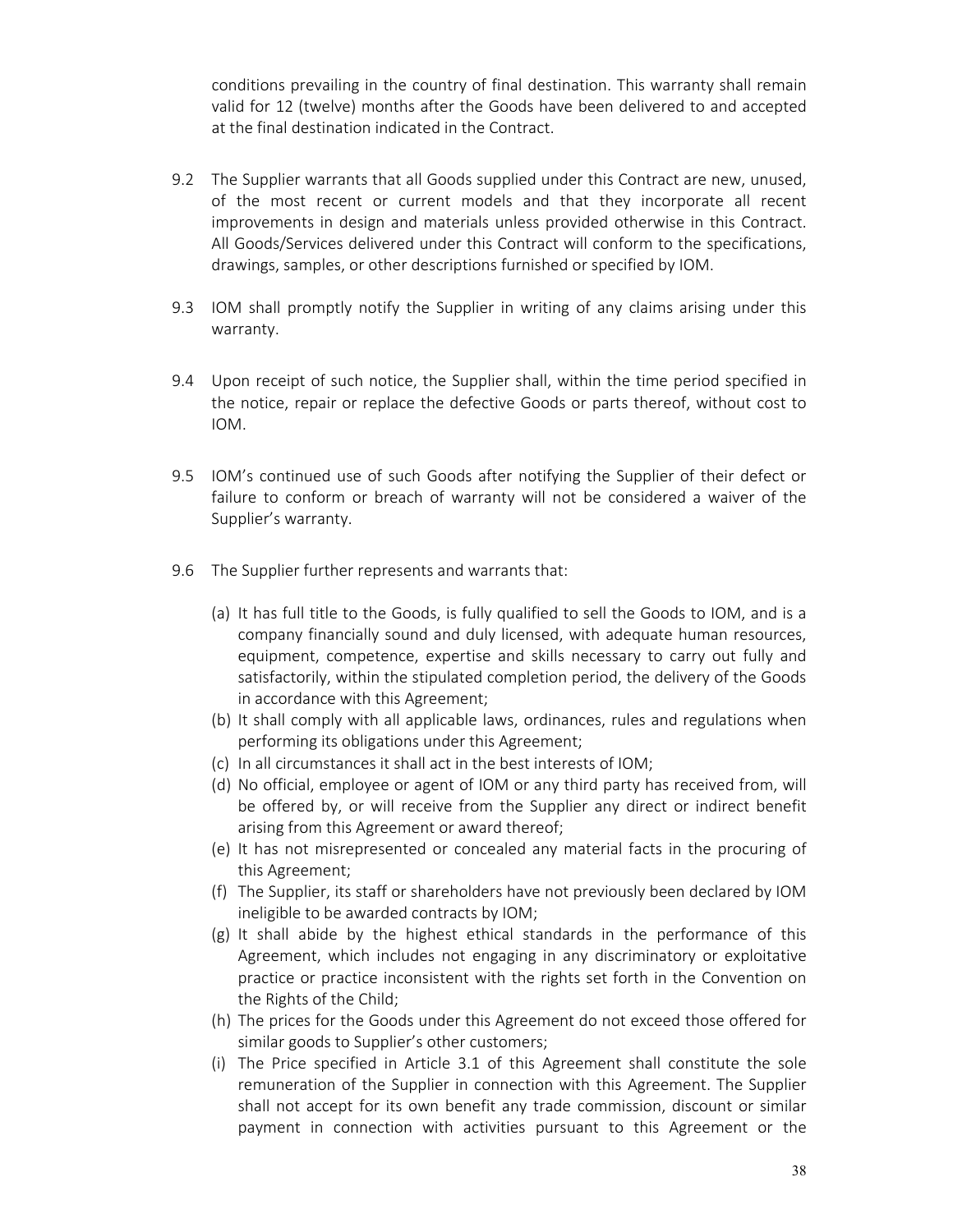discharge of its obligations hereunder. The Supplier shall ensure that any subcontractors, as well as the officers, employees, and agents of either of them, similarly, shall not receive any additional remuneration.

- 9.7 The Supplier further warrants that it shall:
	- (a) Take all appropriate measures to prohibit and prevent actual, attempted and threatened sexual exploitation and abuse (SEA) by its employees or any other persons engaged and controlled by it to perform activities under this Agreement ( "other personnel"). For the purpose of this Agreement, SEA shall include:
		- 1. Exchanging any money, goods, services, preferential treatment, job opportunities or other advantages for sexual favours or activities, including humiliating or degrading treatment of a sexual nature; abusing a position of vulnerability, differential power or trust for sexual purposes, and physical intrusion of a sexual nature whether by force or under unequal or coercive conditions.
		- 2. Engaging in sexual activity with a person under the age of 18 ("child"), except if the child is legally married to the concerned employee or other personnel and is over the age of majority or consent both in the child's country of citizenship and in the country of citizenship of the concerned employee or other personnel.
	- (b) Strongly discourage its employees or other personnel having sexual relationships with IOM beneficiaries.
	- (c) Report timely to IOM any allegations or suspicions of SEA, and investigate and take appropriate corrective measures, including imposing disciplinary measures on the person who has committed SEA.
	- (d) Ensure that the SEA provisions are included in all subcontracts.
	- (e) Adhere to above commitments at all times. Failure to comply with (a)‐(d) shall constitute grounds for immediate termination of this Agreement.
- 9.8 The above warranties survive the expiration or termination of this Agreement.

#### 10. Assignment and Subcontracting

- 10.1 The Supplier shall not assign or subcontract the Agreement or any work under this Agreement in part or all, unless agreed upon in writing in advance by IOM. Any subcontract entered into by the Supplier without approval in writing by IOM may be cause for termination of the Agreement.
- 10.2 In certain exceptional circumstances by prior written approval of IOM, specific jobs and portions of the Agreement may be assigned to a subcontractor. Notwithstanding the said written approval, the Supplier shall not be relieved of any liability or obligation under this Agreement nor shall it create any contractual relation between the subcontractor and IOM. The Supplier remains bound and liable there under and it shall be directly responsible to IOM for any faulty performance under the subcontract. The subcontractor shall have no cause of action against IOM for any breach of the subcontract.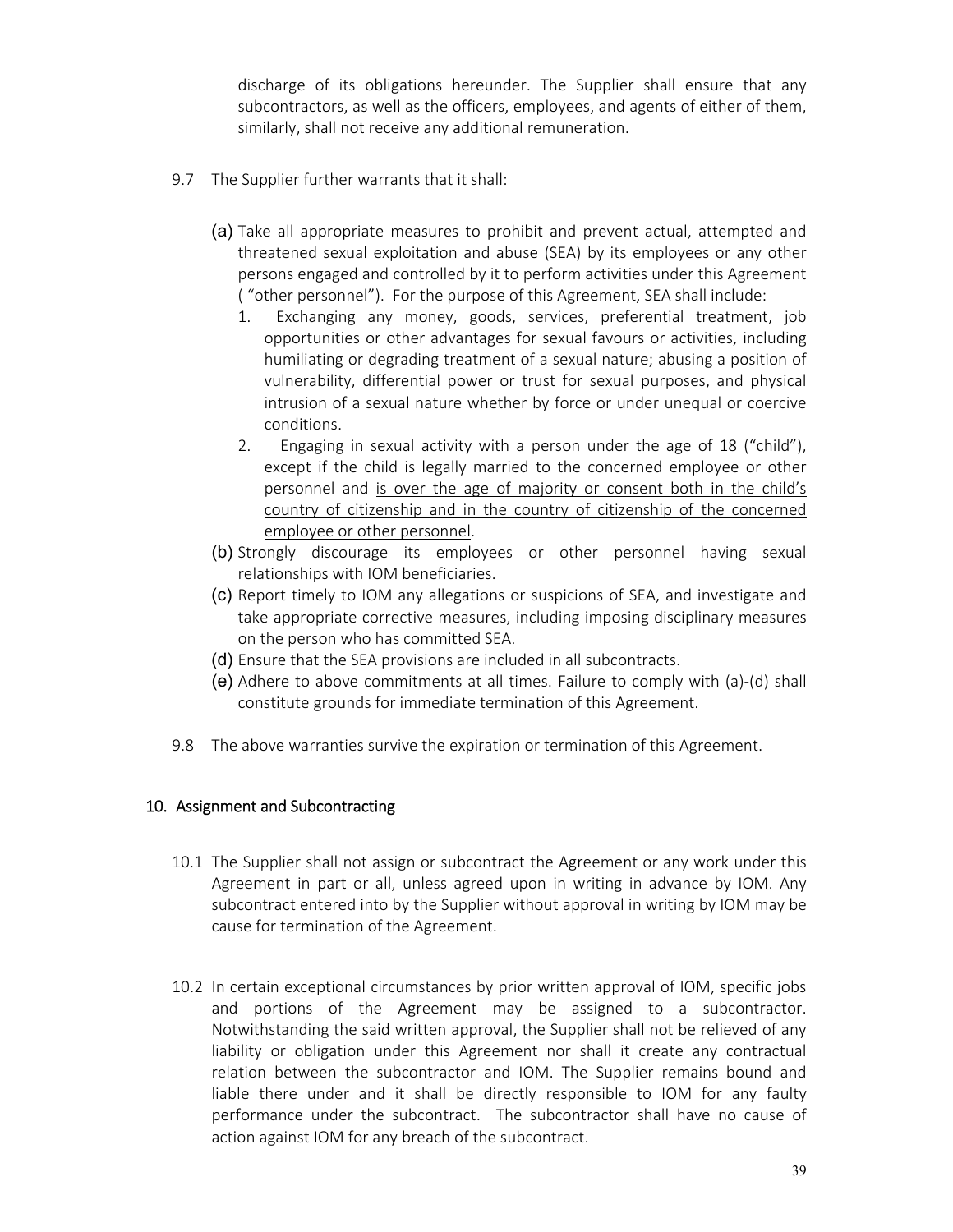### 11. Force Majeure

Neither Party will be liable for any delay in performing or failure to perform any of its obligations under this Agreement if such delay or failure is caused by force majeure, such as civil disorder, military action, natural disaster and other circumstances which are beyond the control of the Party in question. In such event, the Party will give immediate notice in writing to the other Party of the existence of such cause or event and of the likelihood of delay.

# 12. Independent Contractor

The Supplier shall provide the Goods under this Contract as an independent contractor and not as an employee, partner, or agent of IOM.

# 13. Audit

The Supplier agrees to maintain financial records, supporting documents, statistical records and all other records in accordance with generally accepted accounting principles to sufficiently substantiate all direct and indirect costs of whatever nature involving transactions related to the supply and delivery of Goods and the Incidental Services under this Agreement. The Supplier shall make all such records available to IOM or its designated representative at all reasonable times until the expiration of 7 (seven) years from the date of final payment, for inspection, audit, or reproduction. On request, employees of the Supplier shall be available for interview.

# 14. Confidentiality

All information which comes into the Supplier's possession or knowledge in connection with this Agreement is to be treated as strictly confidential. The Supplier should not communicate such information to any third party without the prior written approval of IOM. The Supplier shall comply with IOM Data Protection Principles in the event that it collects, receives, uses, transfers or stores any personal data in the performance of this Agreement. These obligations shall survive the expiration or termination of this Agreement.

### 15. Notices

Any notice given pursuant to this Agreement will be sufficiently given if it is in writing and received by the other Party at the following address:

International Organization for Migration (IOM) Attn: [Name of IOM contact person] [IOM's address] [IOM's email address]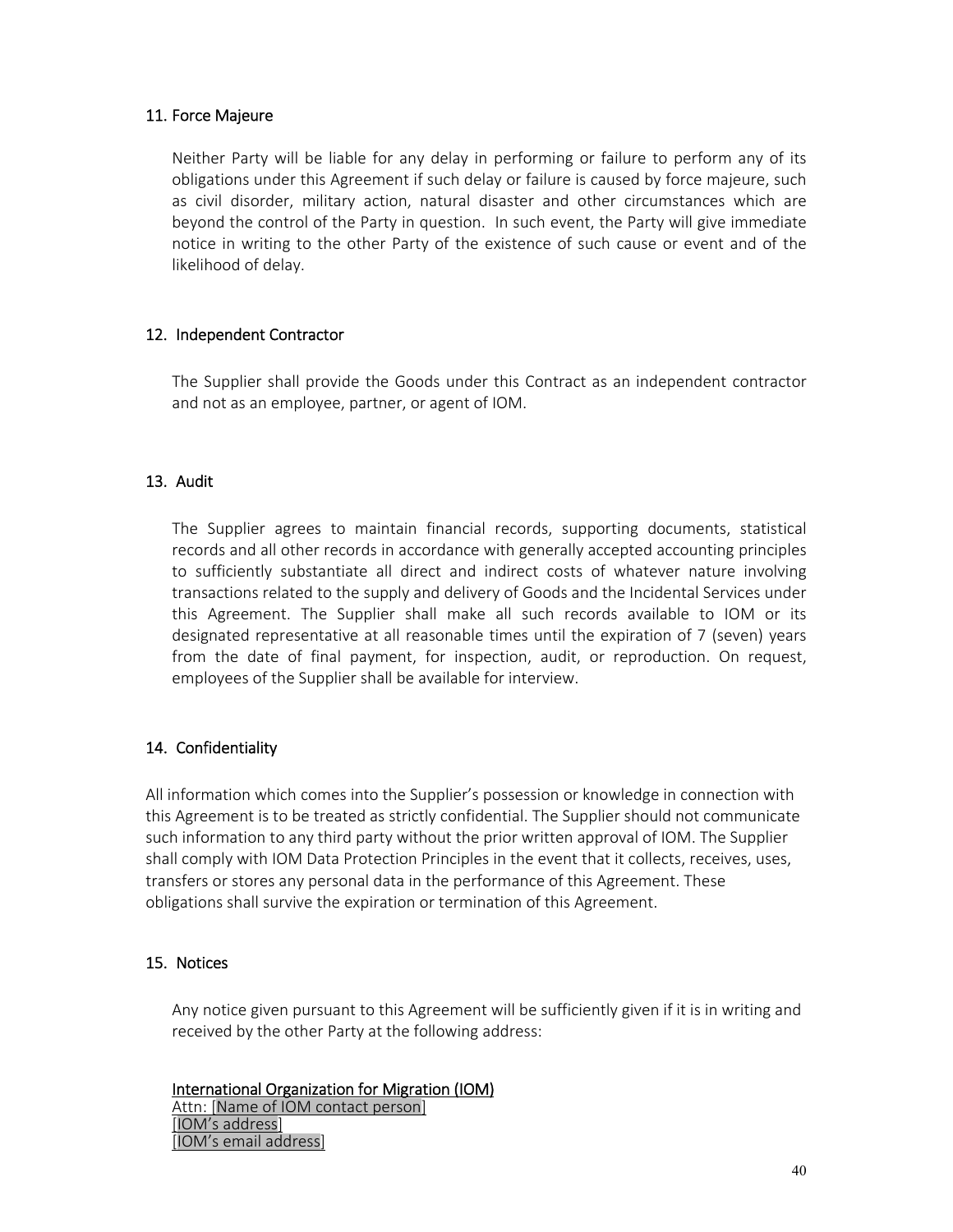### 16. Dispute Resolution

- 16.1. Any dispute, controversy or claim arising out of or in relation to this Agreement, or the breach, termination or invalidity thereof, shall be settled amicably by negotiation between the Parties.
- 16.2. In the event that the dispute, controversy or claim has not been resolved by negotiation within 3 (three) months of receipt of the notice from one party of the existence of such dispute, controversy or claim, either Party may request that the dispute, controversy or claim is resolved by conciliation by one conciliator in accordance with the UNCITRAL Conciliation Rules of 1980. Article 16 of the UNCITRAL Conciliation Rules does not apply.
- 16.3. In the event that such conciliation is unsuccessful, either Party may submit the dispute, controversy or claim to arbitration no later than 3 (three) months following the date of termination of conciliation proceedings as per Article 15 of the UNCITRAL Conciliation Rules. The arbitration will be carried out in accordance with the 2010 UNCITRAL arbitration rules as adopted in 2013. The number of arbitrators shall be one and the language of arbitral proceedings shall be English, unless otherwise agreed by the Parties in writing. The arbitral tribunal shall have no authority to award punitive damages. The arbitral award will be final and binding.
- 16.4. The present Agreement as well as the arbitration agreement above shall be governed by internationally accepted general principles of law and by the terms of the present Agreement, to the exclusion of any single national system of law that would defer the Agreement to the laws of any given jurisdiction. Internationally accepted general principles of law shall be deemed to include the UNIDROIT Principles of International Commercial Contracts. Dispute resolution shall be pursued confidentially by both Parties. This Article survives the expiration or termination of the present Agreement.

### 17. Use of IOM's Name

The official logo and name of IOM may only be used by the Supplier in connection with this Agreement and with the prior written approval of IOM.

### 18. Status of IOM

Nothing in this Agreement affects the privileges and immunities enjoyed by IOM as an intergovernmental organization.

#### 19. Indemnification and Insurance